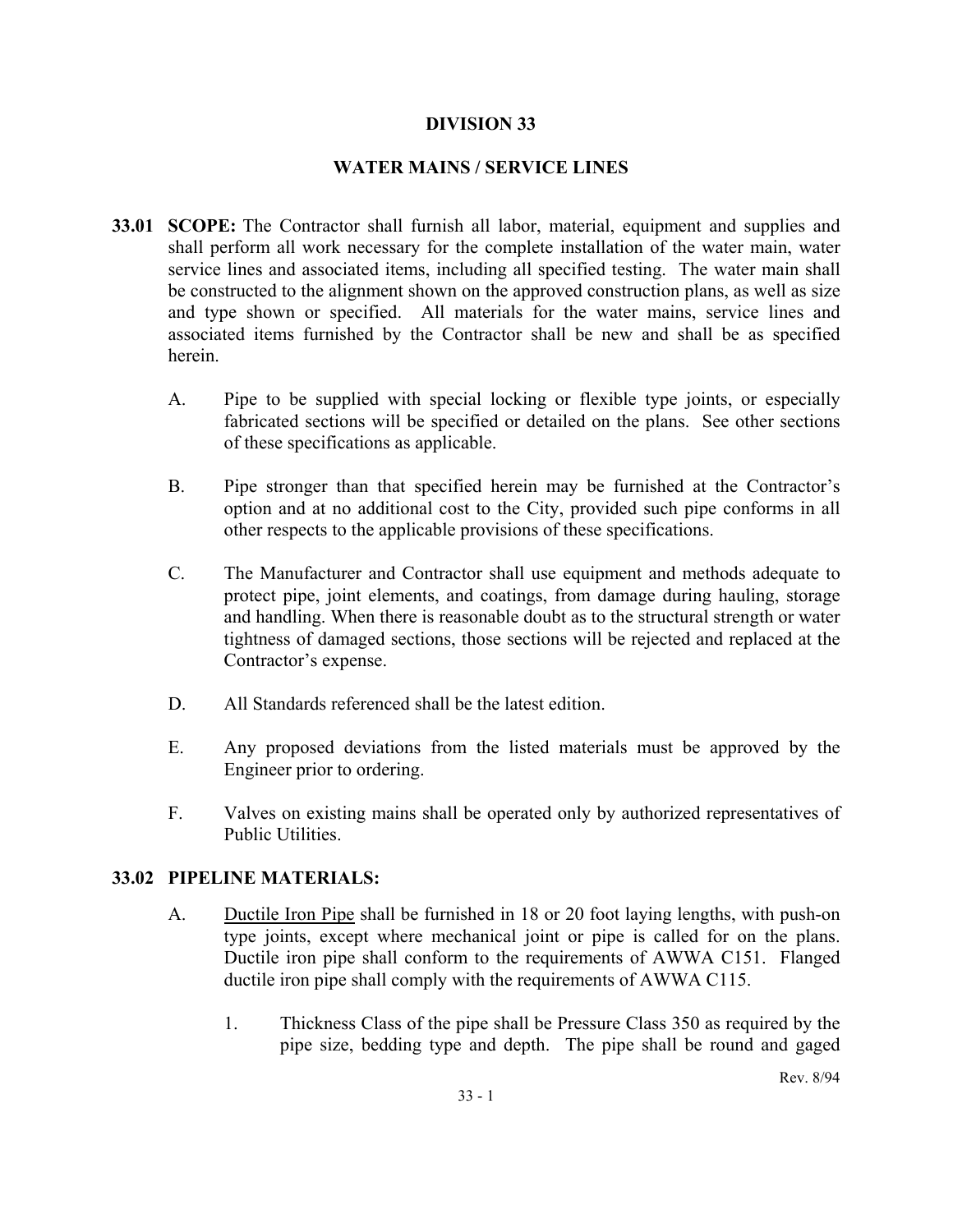throughout its entire length. Ungaged pipe will not be accepted.

- 2. Lining All pipe shall be single coat cement lined and sealed coated in accordance with AWWA C104.
- 3. Joints shall be either mechanical, push on, or flanged conforming to AWWA C111 (ANSI A21.11) or AWWA C115 (ANSI A21.15) as applicable.

All flanges and glands for pipes and fittings shall be made of ductile iron.

- 4. Fittings shall be manufactured in accordance with AWWA C110 (ANSI A21.10) or AWWA C153 (ANSI A21.53), and shall be ductile iron. The minimum acceptable pressure rating shall be 350 psi. All fittings shall be lined in the same manner as ductile iron pipe.
- 5. Coating shall be provided on the exterior of all ductile iron pipe, joints and fittings as required by AWWA C110, C111, C115, C151, or C153 as applicable. All pipes, joints and fittings shall be examined before and after laying to determine if the coating has been damaged. Any damaged areas and all joints shall be coated with approximately 1 mil of a bituminous coating, such as Koppers No. 50 or Intertol No. 49.
- 6. Polyethylene Wrap shall conform to the requirements of AWWA C105.
- 7. Retainer Glands shall be cast from high strength ductile iron. The gland shall be compatible with mechanical joint connectors meeting the requirements of AWWA C111. Acceptable types shall be:
	- a. For PVC pipe, Uniflange Series 1300 or EBAA Iron Sales, Inc., Series 500 or 1500;
	- b. Ductile Iron Pipe shall include a restraining mechanism which, when actuated, imparts multiple wedging action against the pipe, increasing its resistance as the pressure increases. The gland shall be compatible with mechanical joints meeting the requirements of AWWA C111. Acceptable types shall be Mega-Lug Series 1100.
- B. PVC Pipe shall be only used on pipelines smaller than 12 inches nominal diameter. The outside dimension of the pipe shall be identical to that of ductile iron pipe. The pipe shall be provided in standard 20 feet lengths. Pipe shall conform to AWWA C900.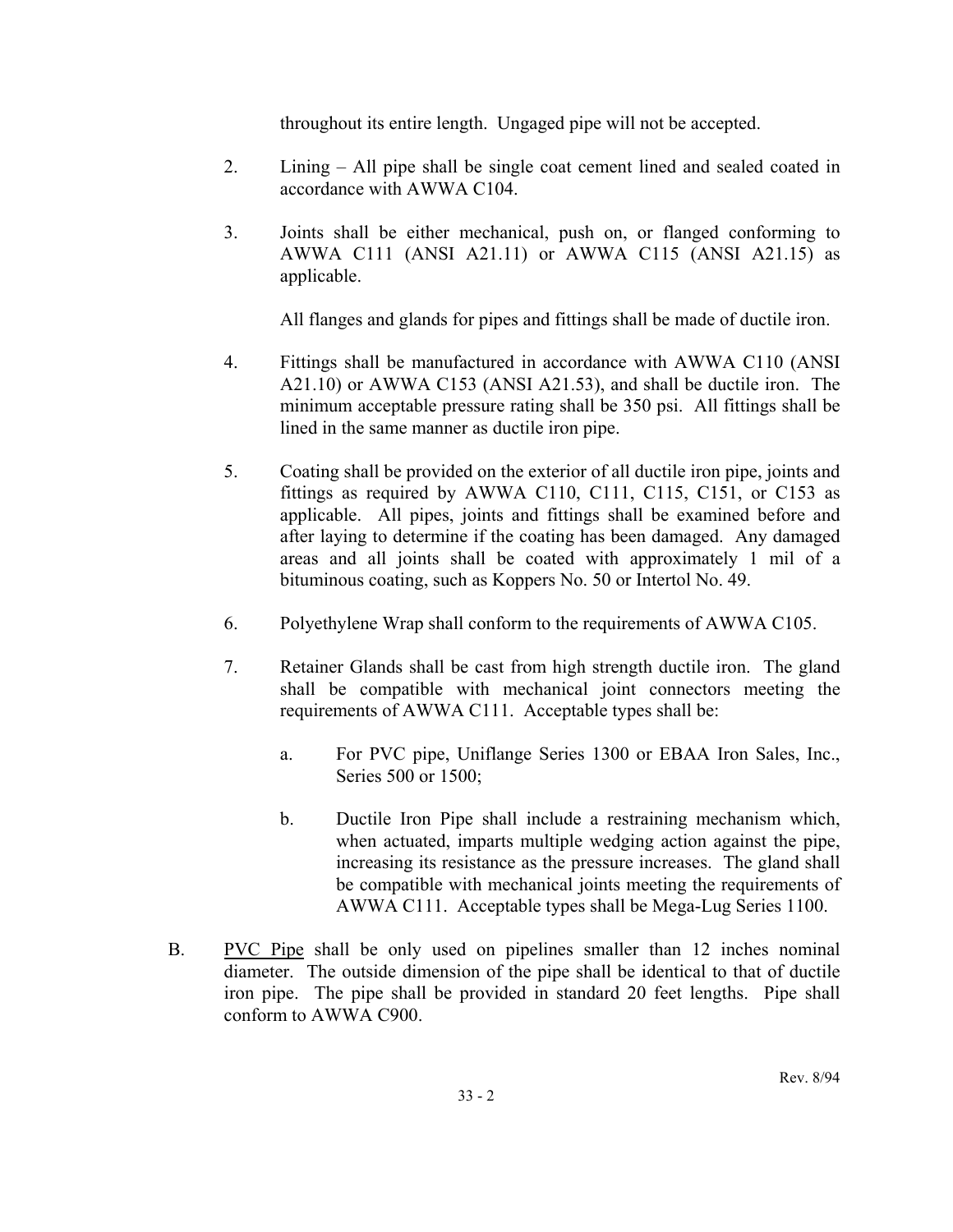- 1. Pressure Class of the pipe shall be 150 psi (DR 18).
- 2. Joints shall be push-on types. Solvent weld joints may not be used.
- 3. Fittings shall be identical to those provided for iron pipe. (Reference Paragraph 33.02-A.4.)
- 4. Unless otherwise noted on the plans or directed by the Engineer, PVC pipe shall be used with a thrust block, and the Star Retainer – Series 1300 Restrainer as manufactured by the Uni-Flange Corporation, or approved equal.
- 5. Two-inch PVC pipeline shall conform to the requirements of AWWA C901, formula PE 3406, Pressure Class 160. Joints shall be push-on type.

# C. Sleeves and Couplings:

1. Mechanical joint sleeves shall be solid type, long pattern, manufactured in accordance with ANSI/AWWA C110. Sleeves shall be of ductile iron with a minimum pressure rating of 350 psi. Glands shall be of ductile iron. Bolts and nuts shall be low-alloy steel or cast-iron except when otherwise specified. Glands, gaskets, bolts, and nuts shall be in accordance with AWWA C111 (ANSI A21.11). Generally, mechanical joint split sleeves shall not be used except as noted below.

Sleeves should not be machined in order to facilitate use with pipe of a class or type other than that for which the sleeve was intended. If machining is required, it must be approved by Public Utilities prior to use.

2. The use of bolted steel couplings shall be restricted to joining pipes of different outside diameters, joining pipes of dissimilar materials, and joining section of steel pipe. Ferrous surfaces shall be coated with an epoxy coating. Enamel coatings are not acceptable. Bolted steel transition couplings shall be Rockwell 413, Dresser Style 162, or approved equal.

 Bolted steel reducing couplings shall be Rockwell 415, Dresser Style 62, or approved equal.

 Bolted steel couplings for joining pipes of the same outside diameter shall be Rockwell 411, Dresser style 38, or approved equal. In those cases where the manufacturer lists two or more coupling lengths for a given type, the longer or longest listed length shall be used.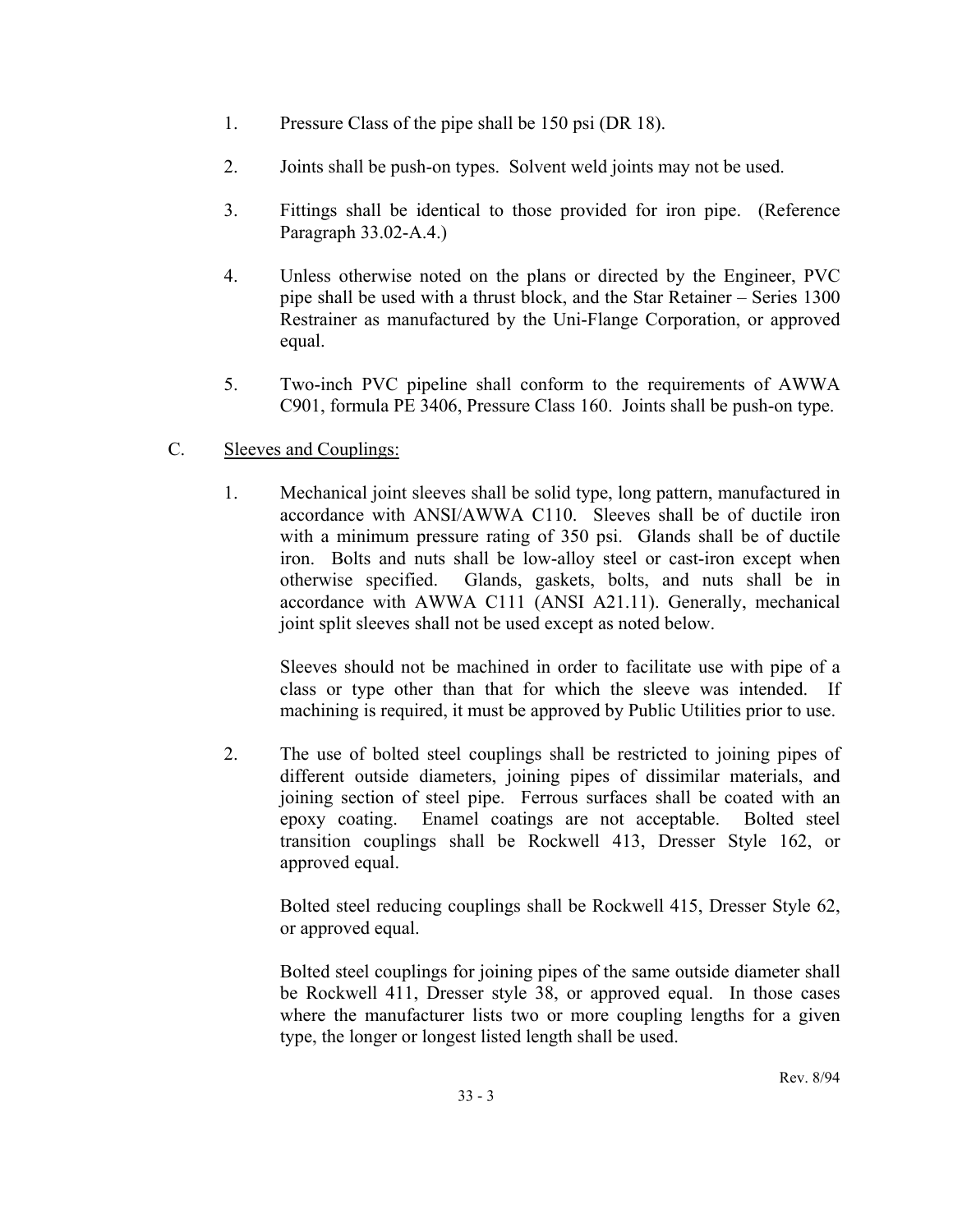# D. Tapping Sleeves:

- 1. For All Pipelines Tapping sleeves shall be split sleeve with mechanical joint-type end seals. Cast sleeves for tapping cast iron pipe, shall be of ductile iron meeting ASTM A536 Grade 65-42-12. Cast tapping sleeves for use on all pipes shall as manufactured by American Darling, Mueller Co., or approved equal.
- 2. Gaskets shall conform to applicable requirements of AWWA C111, and shall be clearly marked to identify the diameter range for which intended.
- 3. Outlet Flange shall be 125 pound, drilling per ANSI B16.1, with standard tapping flange counterbore per MSS SP-60.
- 4. Mechanical Joints, Bolts and Nuts shall conform with ANSI/AWWA C111/A21.11.
- 5. Exterior Coatings shall be asphaltic varnish per Federal Specification TT-V-51, Military Specification MIL C-450, or the manufacturer's standard or optional coating as stated herein.
- 6. Valves shall be tapping flange mechanical joint bell unless shown otherwise on the plans. With the exception of seat rings and body flange, all other features of the valve shall be in accordance with the requirements for double disc gate valves.
- E. Valves:
	- 1. General All valves for buried service 4-inch and larger shall be provided with a 2-inch square operating nut.

 All valves shall open right (clockwise). All valves shall be rated for a minimum working pressure of 200 psi for valves 4 to 10-inch, 150 psi for valves 12-inch and larger, and shall be suitable for buried service.

 Valve ends shall be flanged, mechanical joint or mechanical joint x flange to suit pipe or fittings as shown on the plans and shall conform to the requirements of ductile iron pipe.

2. Double Disc Gate Valves shall be used for pipelines from 4 inches up to and including 10 inches in diameter, and shall conform to AWWA C500. These valves may also be used on larger pipe if used in conjunction with a tapping sleeve.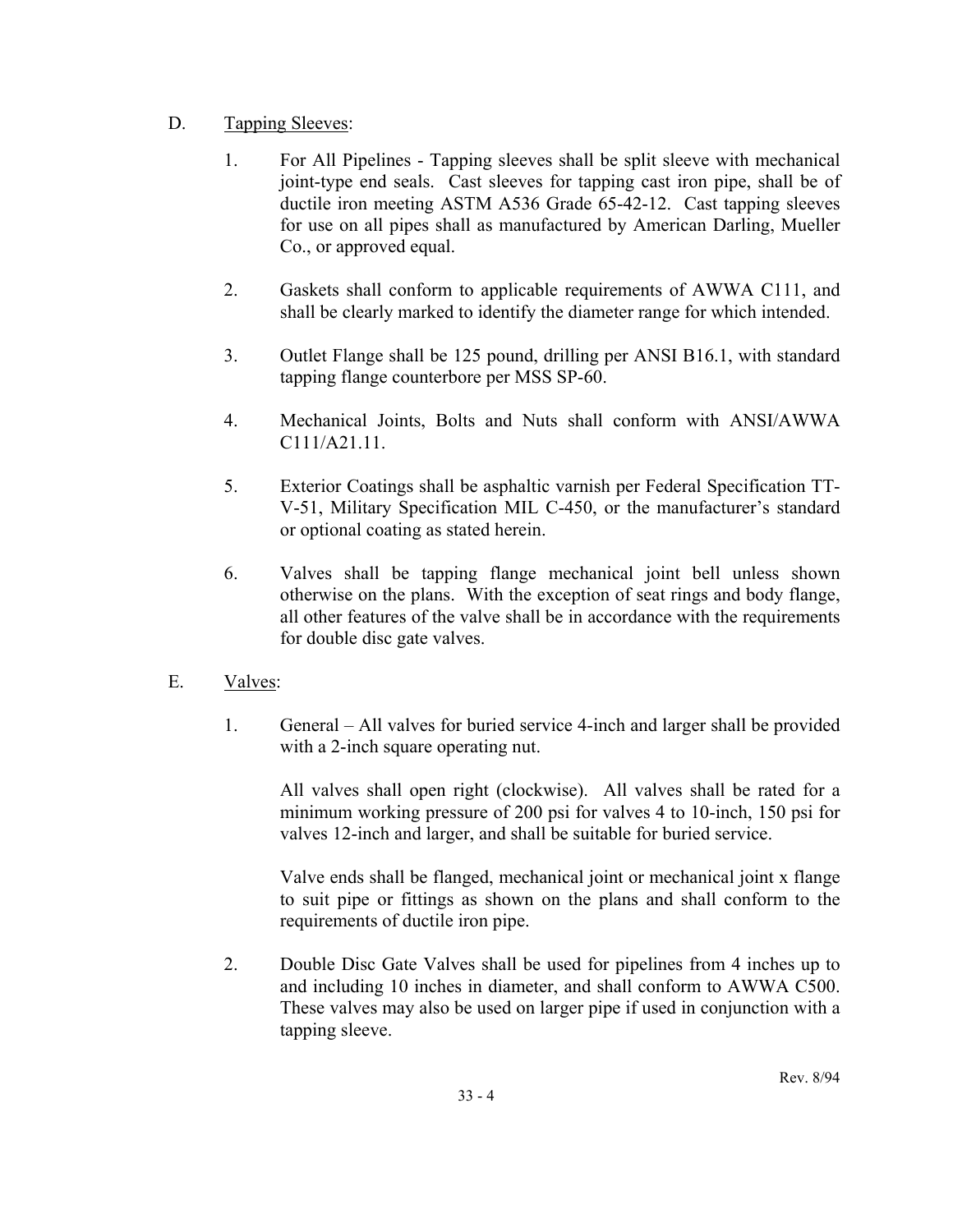Gate valves shall be double disc type, iron body, non-rising bronze stem, with an O-ring stuffing box and shall be suitable for buried service.

 Gate valves shall be Darling No. 55, Smith "Hydrogate", Mueller A2380 or Kennedy.

3. Rubber-Seated Butterfly Valves shall be used on pipelines 12 inches and larger in diameter, and shall conform to AWWA C504. Unless otherwise indicated, butterfly valves shall be short-body, Class 150B and suitable for buried service.

 Manual operators shall be of the traveling nut or worm gear-type, sealed, gasketed, and lubricated for underground service.

 The valve shall be operable with a minimum input of 150-foot pounds on the operating nut, and capable to withstand an overload input torque of 450-foot pounds at full open and full closed positions without damage to the operator or valve.

 The disc shall be capable of holding in any intermediate position without creep or flutter.

 Valves shall be American Darling Class 150, Mueller "LineSeal III", Kennedy "ADAP-TORQ", or M&H Valve.

4. Coatings – All interior ferrous surfaces of all butterfly valves shall be coated in accordance with ANSI/AWWA C550 using a coating approved by the Virginia Department of Health for contact with potable water and shall not contain lead, coal tar resins, lamp black, carbon black or Bituminous materials.

 The exterior surfaces shall receive two coats of a heavy coal tar coating or an asphaltic varnish or the manufacturer's standard exterior coating.

- 5. Brass Gate Valves (2") For use on meter assemblies, 2-inch mains, and blow-offs shall be NIBCO Model T113-T or equal. Valve shall be of the non-rising stem, solid wedge, "T" handle type. Valve shall open left (counter-clockwise).
- F. Fire Hydrants:
	- 1. General The hydrant base shall have a 6-inch mechanical joint bell, designed for connection to a horizontal 6-inch ductile iron pipe hydrant branch.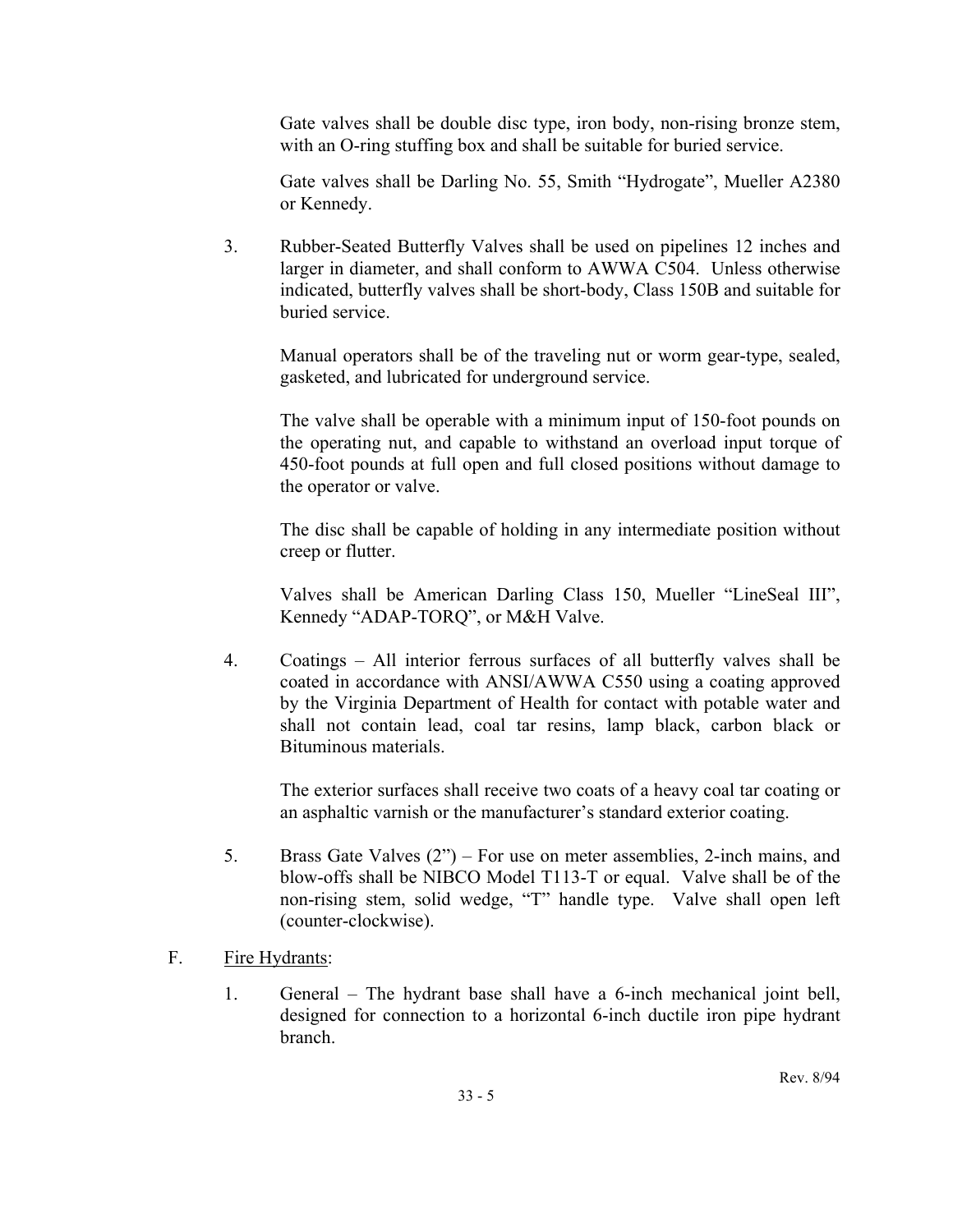- a. The traffic coupling shall allow for 360-degree adjustment of the upper standpipe.
- b. They hydrant shall be painted with Glidden Rustmaster, Metallic Pure Aluminum Point (#Y-592). Paint is to be applied in accordance with the applicable sections of Division 41.
- c. Operating nut shall turn clockwise to open hydrant.
- d. Extension spools shall be available from 6 inches to at least 48 inches, in 6-inch increments. Normal bury depth shall be 3.5 feet.
- 2. Hydrant Standards Fire hydrants shall be of the dry barrel type and shall conform to AWWA C502.
	- a. Minimum flow rate shall be 1000 gallons per minute with not more than 5 psi pressure drop through the steamer nozzle.
	- b. Internal valve shall be  $4\frac{1}{2}$  inches in diameter and have bronze to bronze seating.
	- c. Nozzles: Two hose nozzles placed 180 degrees apart; 2½ inch National (American) fire hose coupling screw threads. One steamer nozzle with 4½ inch National (American) fire hose coupling screw threads.

Fire hydrants shall be Mueller Centurion – A421, American Darling Mark-73, Kennedy Guardian K-81, or M&H Reliant Style 929, Metropolitan 4½".

- G. Valve Boxes: Valve boxes shall be City Standard VB-1, of Public Facilities Manual, Volume II. Valve boxes and lids shall be manufactured from cast iron meeting ASTM A-48, Class 30. Casting shall be dipped in an asphaltic coating.
- H. Air Vents: All air vents shall be tapped with a standard two-inch corporation tap. All materials and construction shall be as shown in figure S-3, Air Vent Detail in the Public Facilities Manual, Volume II.
- I. General: Steel pipelines are not standard and will only be installed where shown on the plans.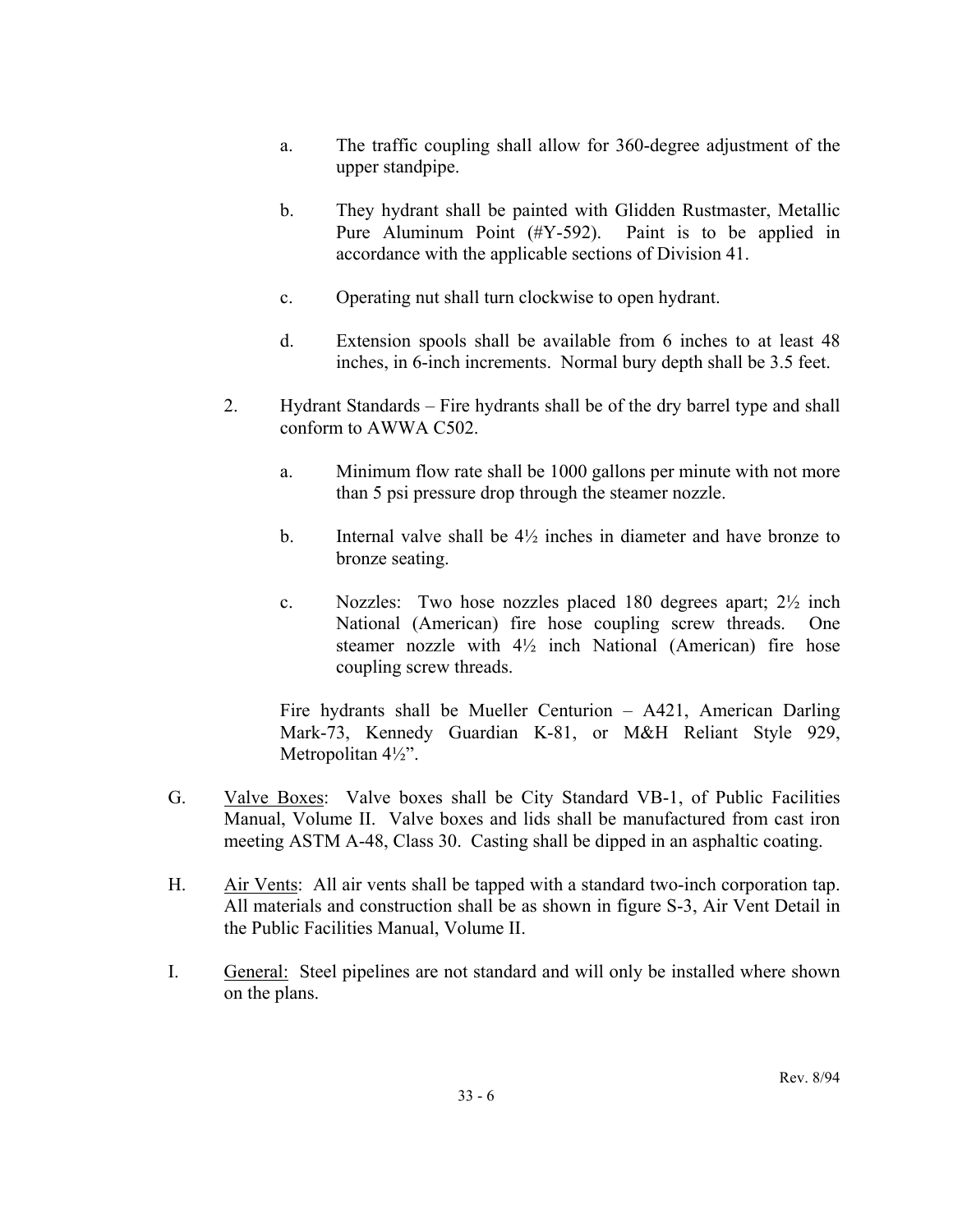- 1. Steel Pipe for use in water pipelines shall be electrically butt-welded straight-seam, or seamless pipe. Steel pipe 6 inches and larger shall be in accordance with AWWA C200. Wall thickness, and exterior and interior coatings shall be as shown on the plans. Field welding of steel water pipe shall be in accordance with AWWA C206.
- 2. Interior Coating The interior coating of all steel water lines shall be coated with an epoxy coating system to a thickness of 14 to 24 mils. The coating must be approved by Virginia Department of Health for contact with potable water and shall not contain lead, coal tar resins, lampblack, carbon black or Bituminous materials.
- J. Brass Pipe shall be red brass pipe meeting the requirements of ASTM B 43. Pipe sizes, wall thickness and dimensions shall meet the requirements of ASTM B 251 Table I for regular pipe. Brass pipe fittings shall be screwed end malleable iron pattern meeting the requirements of ANSI B16.15. They shall be finished rough, unless otherwise specified. Unions shall be of all brass or bronze with ground joints and shall be left semi-finished. Fittings shall be rated for steam working pressures finished. Fittings shall be rated for steam working pressures up to 125 psi. Joints shall be screwed type with threads clean cut, tapered and smooth, meeting the requirements of ANSI B2.1.

# **33.03 PIPELINE INSTALLATION**

- A. Reference Standards: The work shall be performed in accordance with the application sections of the following standards and regulations:
	- 1. AWWA C600
	- 2. AWWA C651
	- 3. AWWA C105
	- 4. AWWA C111, APPENDIX A
	- 5. AWWA C115, APPENDIX A
	- 6. AWWA C500, APPENDIX A
	- 7. AWWA MANUAL M17
	- 8. AWWA MANUAL M23
	- 9. WATERWORKS REGULATIONS
	- 10. PUBLIC FACILITIES MANUAL, VOLUMES 1 & 2
- B. Required Submittals and Construction Records:
	- 1. In all cases the Contractor shall submit the following for review and approval by the Engineer:
		- Rev. 8/94 a. Material affidavit for all materials furnished. The affidavit shall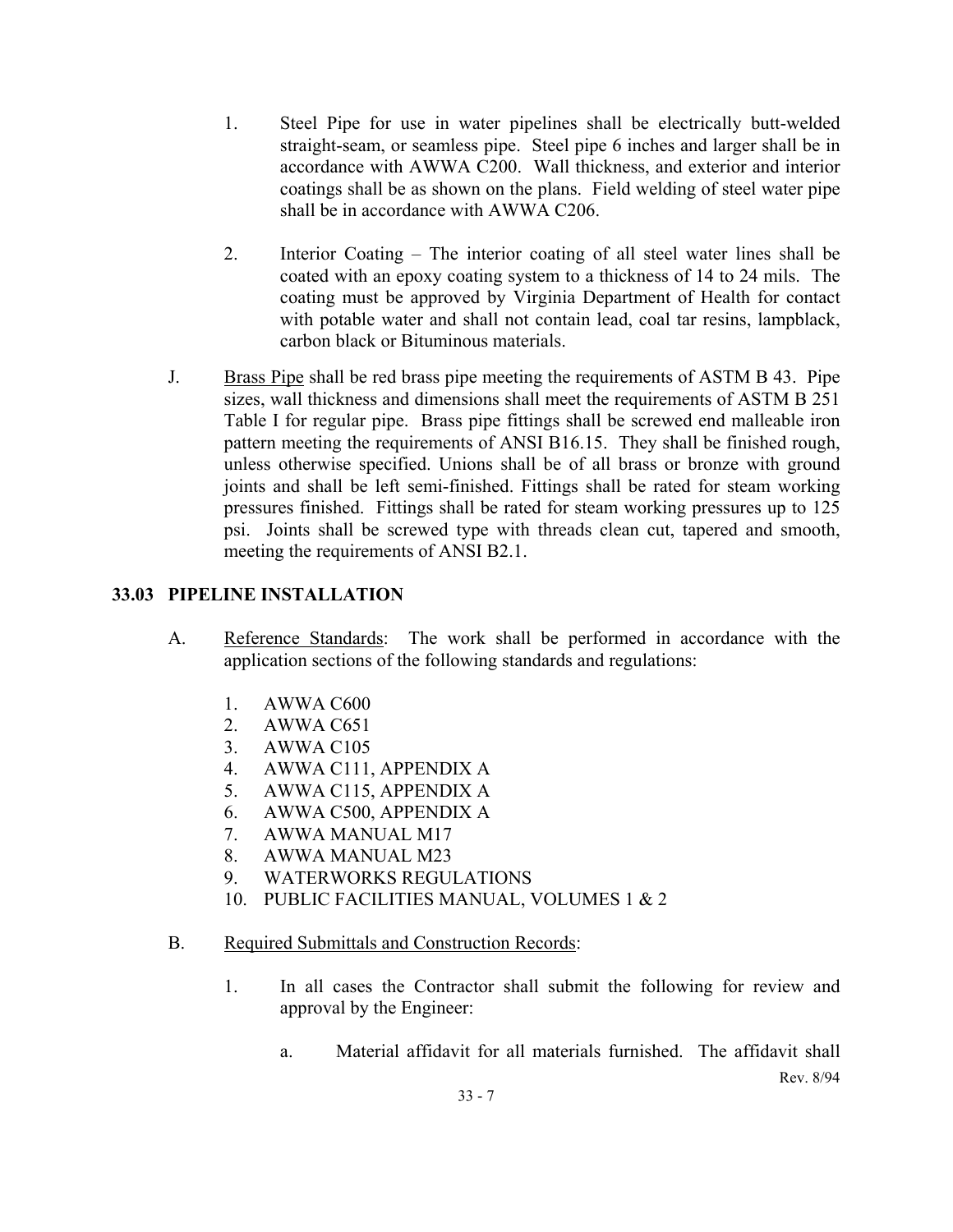include all of the following:

- 1) Name and location of work;
- 2) Name and address of Contractor;
- 3) Quantity and date or dates of shipment and/or delivery for each item;
- 4) Manufacturer, Model No. and/or product description for each item provided;
- 5) Signature of an officer of the manufacturing, fabricating or supplying company, on a company standard form certifying that the listed materials were provided.
- b. Construction records and specified data for installed valves and fire hydrants. The dimensions and data may be clearly indicated on prints of the Contract Drawings or separate sketches as appropriate.
	- 1) Locations of horizontal bends, vertical offsets, valves, ends of installed lines, and corporations with dimensions referenced to existing mains, property lines, curb lines, or other permanent objects.
	- 2) Data for valves installed date set, cover, size, manufacturer, number of turns to open, direction of opening, and joint types.
	- 3) Data for hydrants installed date set, manufacturer, depth of bury, distances main to valve, and valve to hydrant.
	- 4) Any sheeting left in place.
- c. Flushing sequence to be used prior to disinfection.
- 2. In those cases where the installation or procedure proposed is not detailed on the plans or in the specifications; or a significant modification is required, the Contractor shall submit the following for review and approval by the Engineer:
	- a. Procedures and equipment to be used for pressure testing, leakage

Rev. 8/94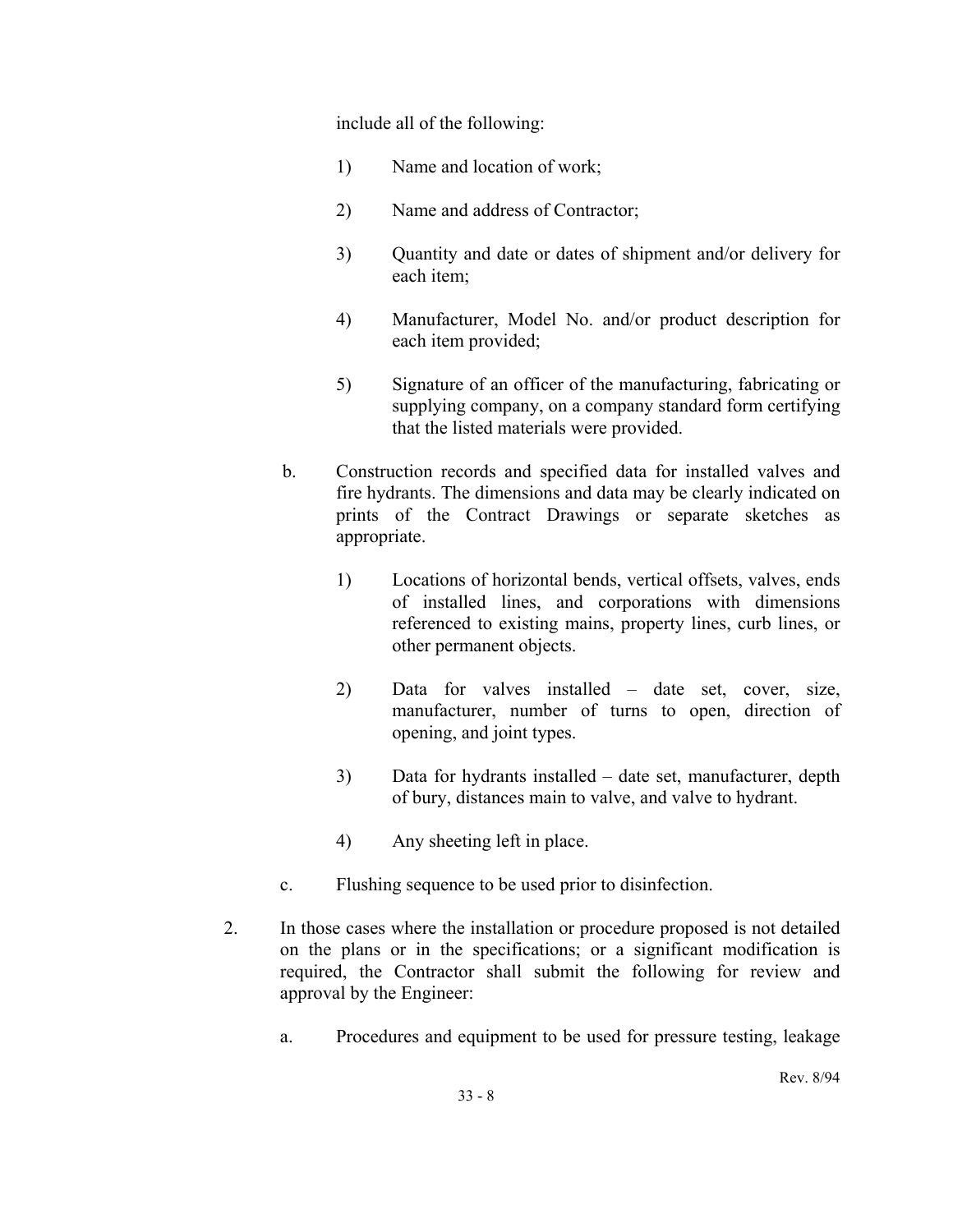testing, and disinfection.

- b. Detailed drawings and method of joint or pipe restraint.
- c. Method of installing polyethylene tube or sheet material for pipe encasement.
- d. Detailed drawings of proposed modifications, off-sets or special fittings and method of installation.
- C. Line and Grade: All pipes shall be laid to line and grade as shown on the plans and as specified herein. Normally, the grade at the top of the proposed pipeline is determined by surface grade and cover requirements.
	- 1. Careful attention shall be given to the depth of new pipelines at points where tie-ins to existing mains are to be made. The existing main shall be uncovered in the presence of the Inspector and the new pipeline set to proper elevation to provide for a perpendicular and level tie-in. Obstructions within the tie-in length may require special offsets by the Contractor.
	- 2. The Contractor shall investigate the proposed location of the main far enough in advance of the work to determine where conflicts will occur and to determine joint deflections necessary to clear any obstructions.

Normal cover (top of pipe to ground or pavement surface) for water mains shall be 36 inches. If an obstruction is encountered the Contractor may install the pipe with cover of from 24 inches minimum to 48 inches maximum.

Where obstructions indicate that either the minimum or maximum cover will be continuous for a horizontal distance of greater than 162 feet (9) pipe lengths), the Department of Public Utilities shall be notified before installation begins, at which time the situation will be assessed for possible modifications. All changes will necessitate plan revision with must be approved prior to installation.

3. PVC Pipe (C900) shall not be utilized if the depth of cover will be less than 30 inches.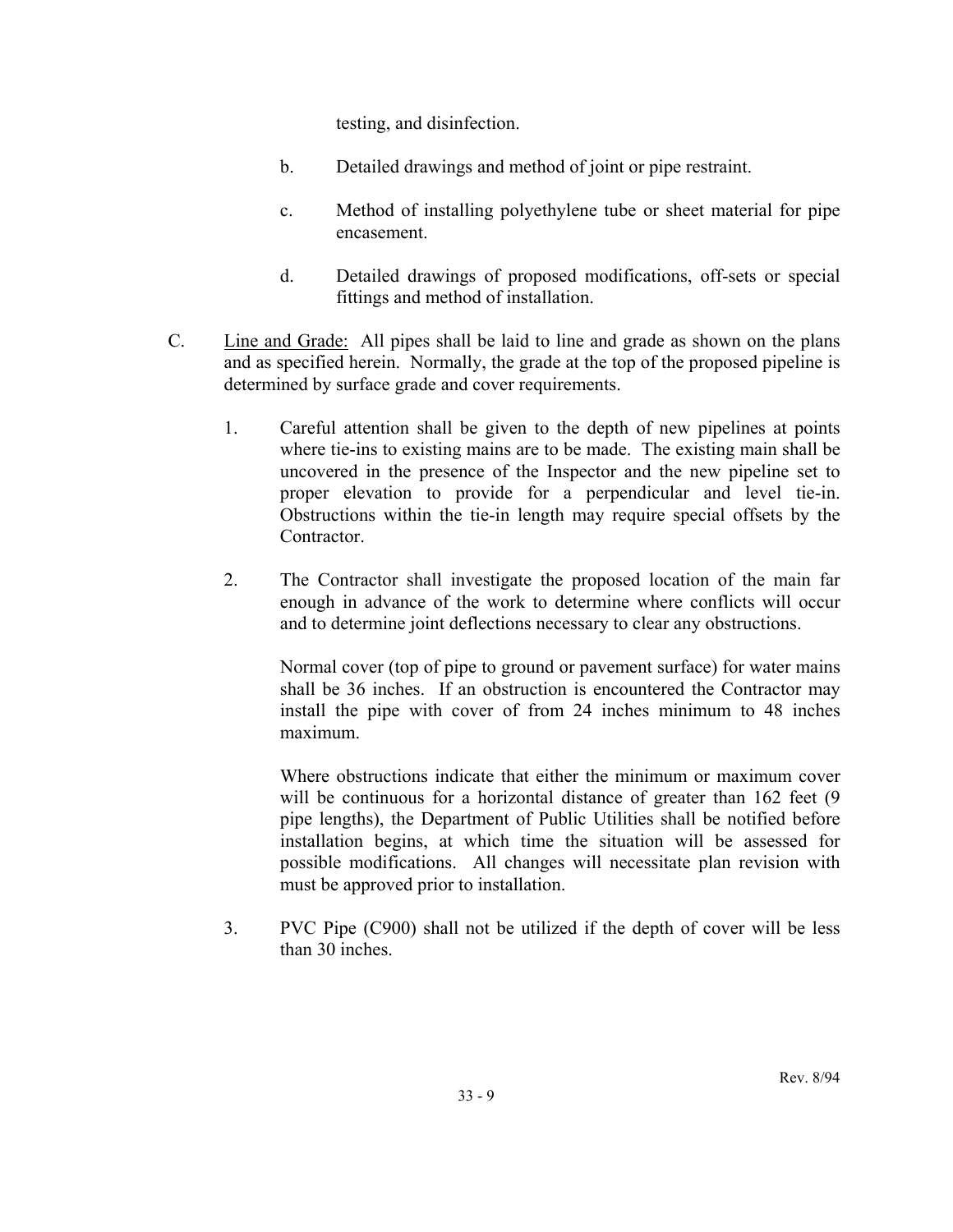# D. Separation of Water Pipelines and Sanitary Sewers and Laterals:

- 1. General Virginia Health Department Regulations require that water mains be installed with 10 feet minimum horizontal separation and 18 inches minimum vertical separation. In areas where sanitary sewerage facilities exist prior to a water main installation, the Contractor shall install the water pipeline and/or replace portions of the sanitary sewer mains and laterals in compliance with the provisions of this section.
- 2. Parallel Separation Except as shown on the plans, or otherwise directed by the Engineer, water lines shall be laid at least 10 feet horizontally from existing or proposed sanitary sewer lines. This distance shall be measured edge to edge. Should local conditions prevent a lateral separation of 10 feet, a water line may be laid closer than 10 feet to a sewer lateral or sewer line if the top of the sewer pipe is at least 18 inches below the bottom of the water line. Where this vertical separation cannot be attained, the sewer line shall be constructed of "water quality" pipe and pressure tested at 50 psig for 30 minutes to assure water tightness prior to backfilling.
- 3. Vertical Separation Water lines crossing sanitary sewer lines or laterals shall be laid to provide a separation of at least 18 inches between the bottom of the water line and the top of the sewer line.

 Where this separation cannot be attained (such as compliance with 24 inches minimum cover on the water line) the sewer line shall be constructed of water quality pipe, or in the case of existing sewer lines, the existing sewer shall be replaced with "water quality" pipe for a distance of 10 feet on each side of the crossing. Also a full (18-foot minimum) length of water main shall be centered on the crossing so that the joints will be as far as possible from the sewer.

 Water mains shall not pass through nor come in contact with any part of a sanitary sewer, combined sewer, or sewer manhole.

4. Sewer Line Replacement – In those cases where the water line must cross above a sanitary sewer or house lateral, and the bottom of the water line is less than 18 inches from the top of the sewer, the Contractor shall remove a suitable length of the sewer line and replace it with ductile iron or PVC-C900 water quality pipe of the same nominal diameter as the sewer line.

The pipe shall be joined using suitable transition couplings of rubber or neoprene material and stainless steel circumferential clamps.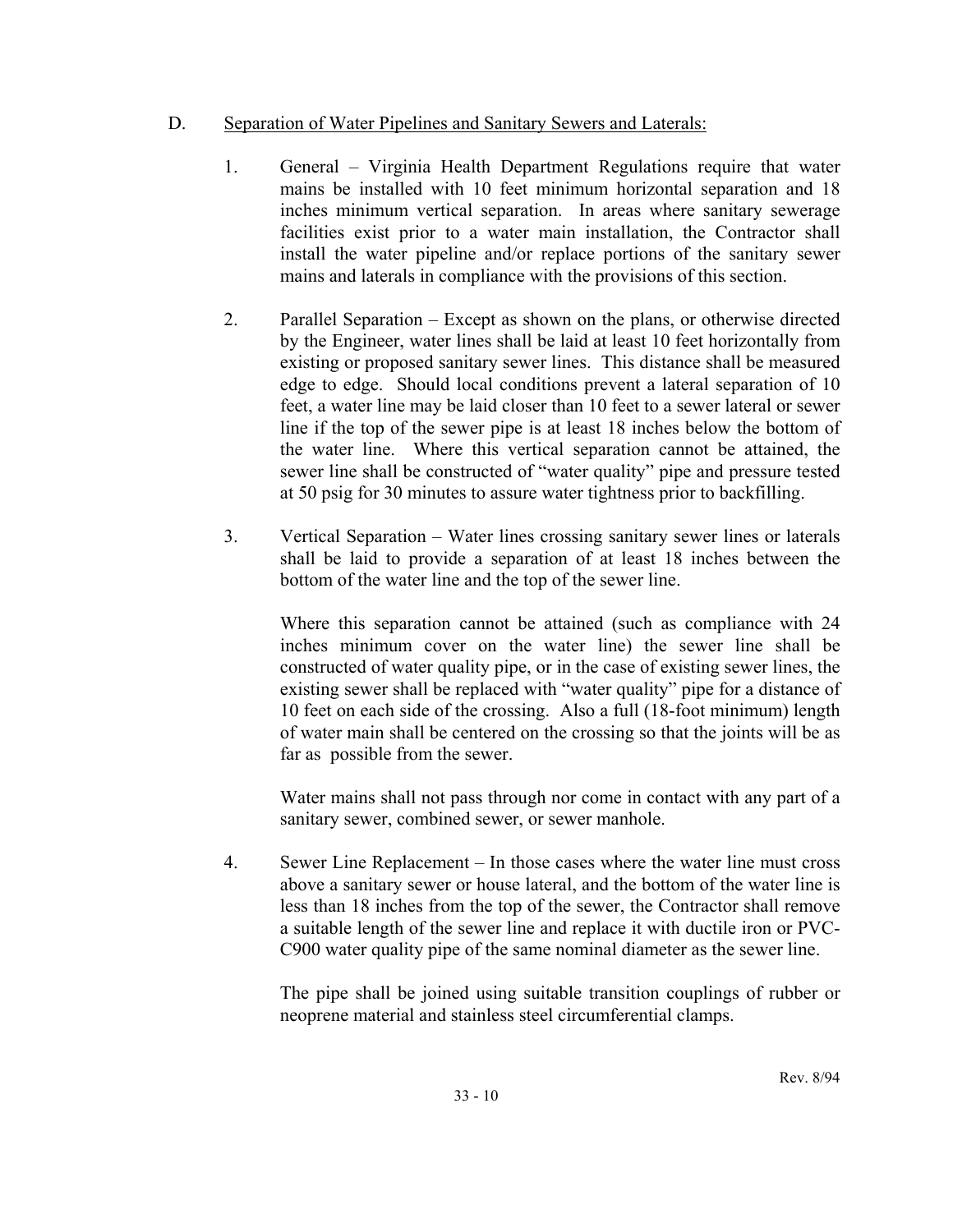In those cases where the water line must pass beneath an existing sewer the water line shall be installed with a minimum distance of 18 inches from the top of the water line to the bottom of the sewer; and, in addition, a suitable section of the sewer shall be replaced with water quality pipe as described above.

# E. Material Handling:

1. The pipe and fittings shall be handled and protected during loading, transporting and unloading operations in such a manner as to avoid damage. Pipe and fittings shall be unloaded by lifting with hoists or skidding so as to avoid shock, damage, or contamination. Under no circumstances shall the pipe or fittings be dropped nor shall they be permitted to roll against pipe already on the ground.

Insofar as practical, each piece of pipe shall be delivered and unloaded near the place where it is to be installed and where it will not interfere with excavation, traffic, or adjacent property owners. All damage pipe and fittings will be rejected and such rejected pipe and fittings shall be removed from the site as directed by the Engineer. In the event of slight damage to be repaired on the site. Such repairs shall be made at the Contractor's expense.

2. Cleaning and Inspection of Pipes and Castings – The inside of pipes and castings shall be thoroughly cleaned before laying and shall be kept clean until accepted in the completed work. Whenever the work is interrupted, all open ends of pipe shall be temporarily blocked with plugs. All pipes and special castings shall be carefully examined for defects, defective pipes and castings shall not be installed. If any such pipe or casting is discovered after placement, it shall be removed and replaced with an acceptable pipe or casting by the Contractor at his own expense.

# F. Earthwork:

1. Trench Excavation – Excavation shall conform to the lines and grades shown on the plans and established by the Contractor. No trench shall be opened more than one hundred (100) feet in advance of the completed pipe work without the written permission of the Engineer. The lines of excavation of trenches shall be made so there will be a clearance of at least eight (8) inches on each side of the barrel of pipe to the grades shown on the profile and established by the Contractor. Excavation shall not be carried below the established grades and any excavation below the required level shall be backfilled, and tamped at the Contractor's expense.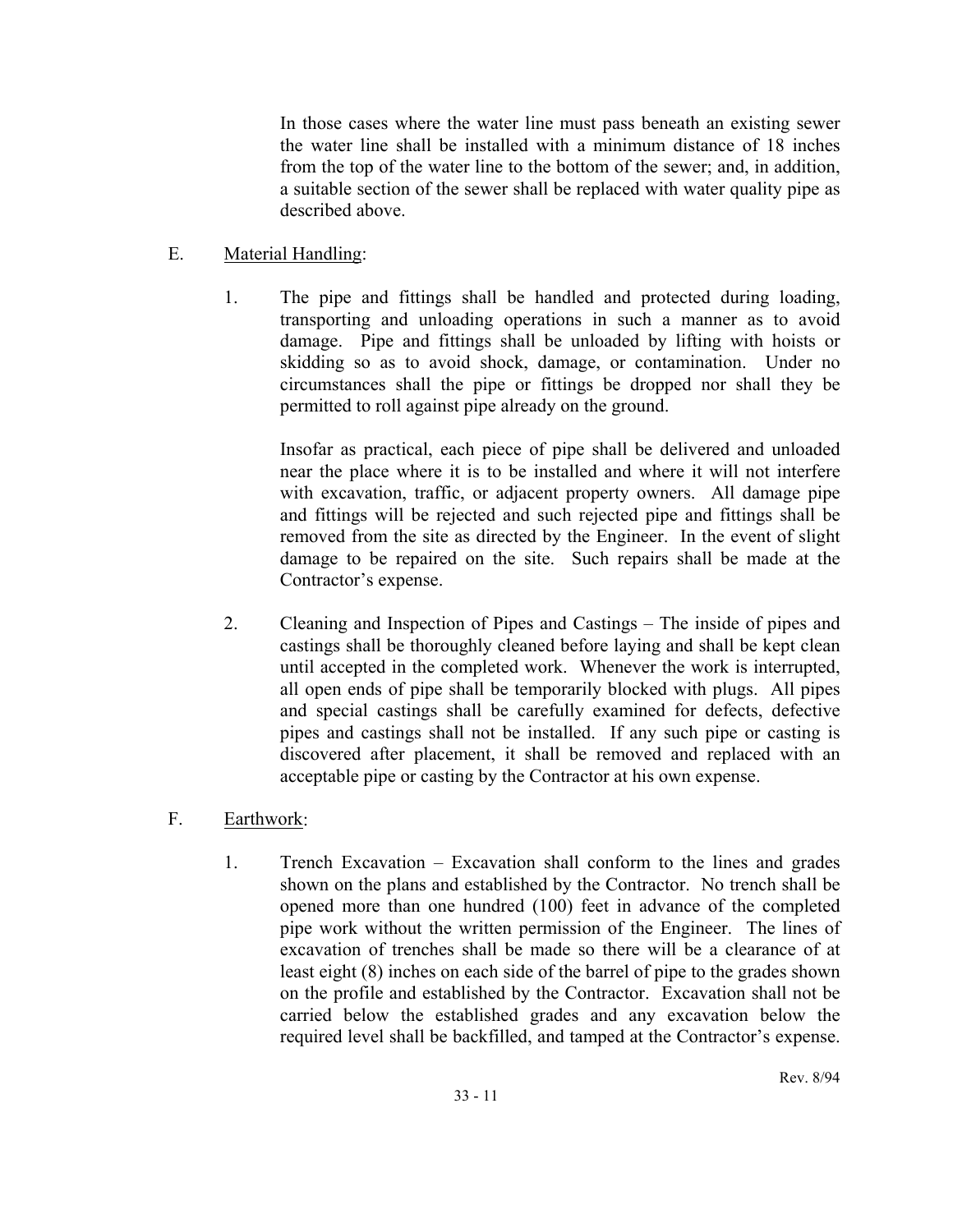The bottom of pipe trenches shall be accurately cradled and shaped to fit the barrel of the pipe for a depth of 0.1 times the outside diameter of the pipe to such that the full length of the barrel of the pipe will rest uniformly in the trench bottom, with bell holes excavated accurately by hand.

The Contractor shall do all sheeting, bracing, and shoring necessary to perform the work and protect workers and excavations as required to conform to all governing laws and ordinances and as directed by the Engineer. The Contractor shall erect, maintain and safeguard temporary bridges, walkways, or crossings where it is necessary to maintain traffic.

Where trenches are open in the vicinity of pedestrian or vehicular travel lanes, suitable barriers will be constructed and maintained and the work will be further protected from sunset to sunrise with a sufficient number of lights or flares to fully protect the public from accidents or account of construction of pipe lines or appurtenances. All necessary dewatering and pumping shall be performed in such a manner as to keep the trench in a satisfactory condition for pipe laying. The Contractor shall conduct his operations such as to provide adequate drainage of the construction area and adjacent areas affected by construction through temporary ditching, piping or other means as may be appropriate. Drainage shall not be impeded by construction operations.

2. Backfilling shall be done with material free from large clods and foreign matter, and shall evenly and carefully be placed around and over the pipe in six (6) inch maximum layers, each layer being thoroughly and carefully tamped until twelve (12) inches of cover exists over the pipe. The remainder of the backfilling may be placed in twelve-inch (12") horizontal layers.

 Tamping shall be performed on each layer using suitable compactors. Compaction equipment specifically designed for these purposes must be present and operational at the job site and shall be utilized throughout the length and depth of the trench to obtain uniform compaction. It shall be the Contractor's responsibility to provide compaction of the backfill material to 95% of its maximum density as determined in accordance with VTM-1 (VDOT) at the optimum moisture content within plus or minus 20% of its optimum moisture. Surplus materials shall be disposed of by the Contractor. Pavement and shoulders are to be cleaned of excess material immediately after backfill.

3. Compaction Tests – The City, or its authorized representatives, reserve the right to perform compaction tests on any or all portion(s) of backfill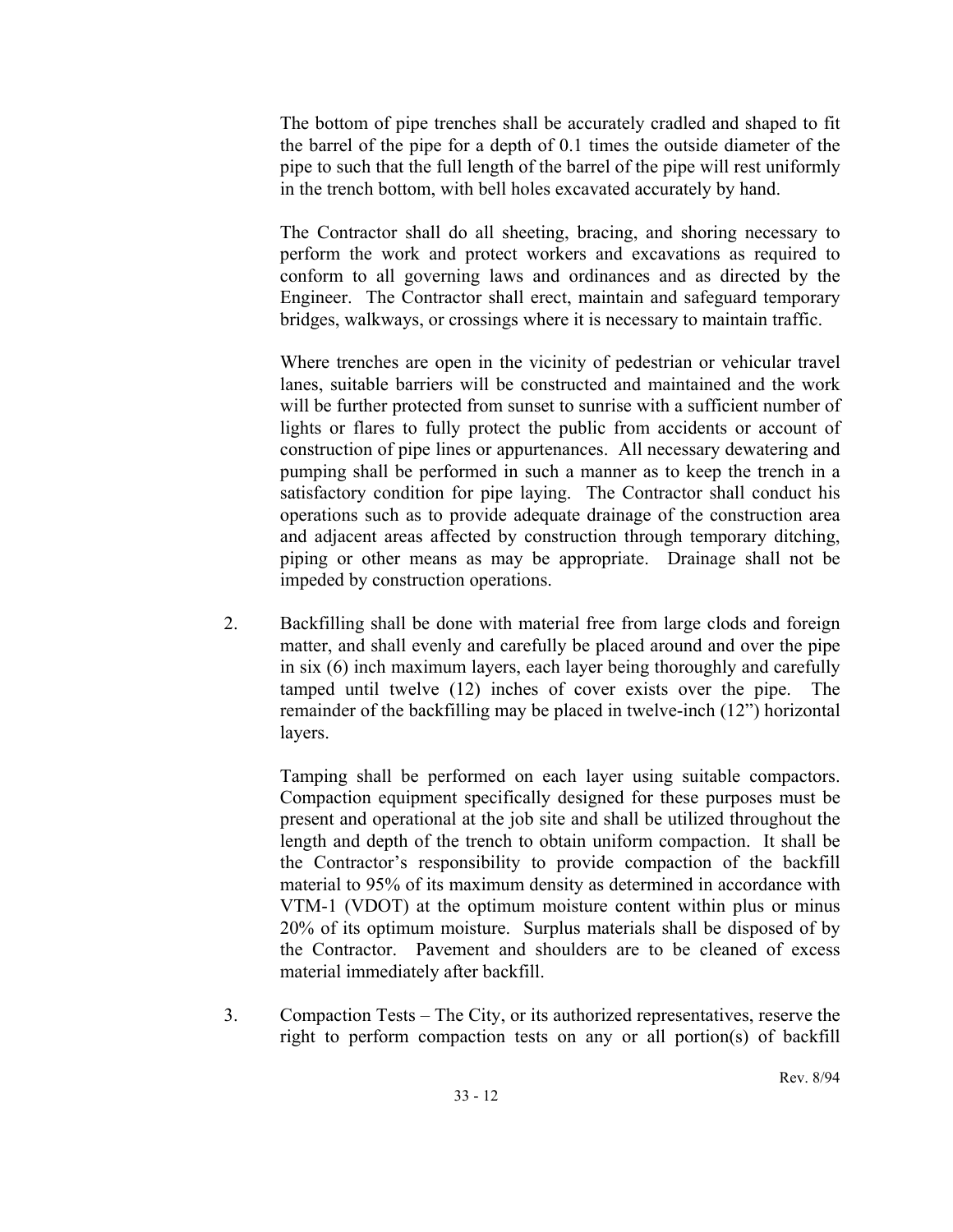placed in the trench at no costs to the Contractor. However, in the event the compaction of this backfill is not in compliance with the Specifications then the Contractor shall take corrective measures at no costs to the City to bring the backfill within the limits of the Specifications. The Contractor shall then be responsible for reimbursing the City all costs associated with the performance of compaction test(s) in those sections of the backfill that failed the compaction test(s). However, if the test(s) should indicate compaction within the required limits, the City will then be responsible for cost.

- G. Sheeting Left in Place:
	- 1. Should it be determined that removal of sheeting in excavated areas might endanger adjacent properties or structures, the Engineer may direct that the sheeting be left in place. In such instances, sheeting will be cut off one (1) foot below grade and left in place. Backfilling will be performed in accordance with appropriate sections of this specification.
	- 2. Payment for sheeting left in place at the direction of the Engineer shall be made in an amount equal to the cost of materials, as evidenced by the Contractor's invoices, plus fifteen (15%) percent.
- H. Sub-Surface Utility Warning Tape: All non-ferrous water mains shall be identified by a sub-surface utility warning tape placed at an elevation not less than six (6) inches, nor more than twelve (12) inches below the proposed finished grade. The utility warning tape shall be manufactured by Griffolyn Co., or approved equal. The tape shall be of a durable, metalized, plastic film similar to Terra Tape D for identification of water mains; bright blue tape imprinted with the legend "Caution – Waterline Below" shall be used.
- I. Field Cutting Pipe: Pipe may be cut using methods approved by the pipe manufacturer. Cuts shall be made at 90 degrees with the centerline of the pipe so that a framing square placed against the side of the pipe will reveal not more than ¼ inch variation across the diameter of the pipe in any direction. Cut ends and rough edges shall be ground smooth and for push-on type connections, the cut end shall be beveled slightly on the outer edge.

 Pipe coatings damage din handling or during the cutting operation shall be touched up and repaired prior to installation.

J. Joint Assembly: Gaskets and joint assembly shall be in accordance with AWWA C111 or the manufacturer's recommended procedures, if more stringent.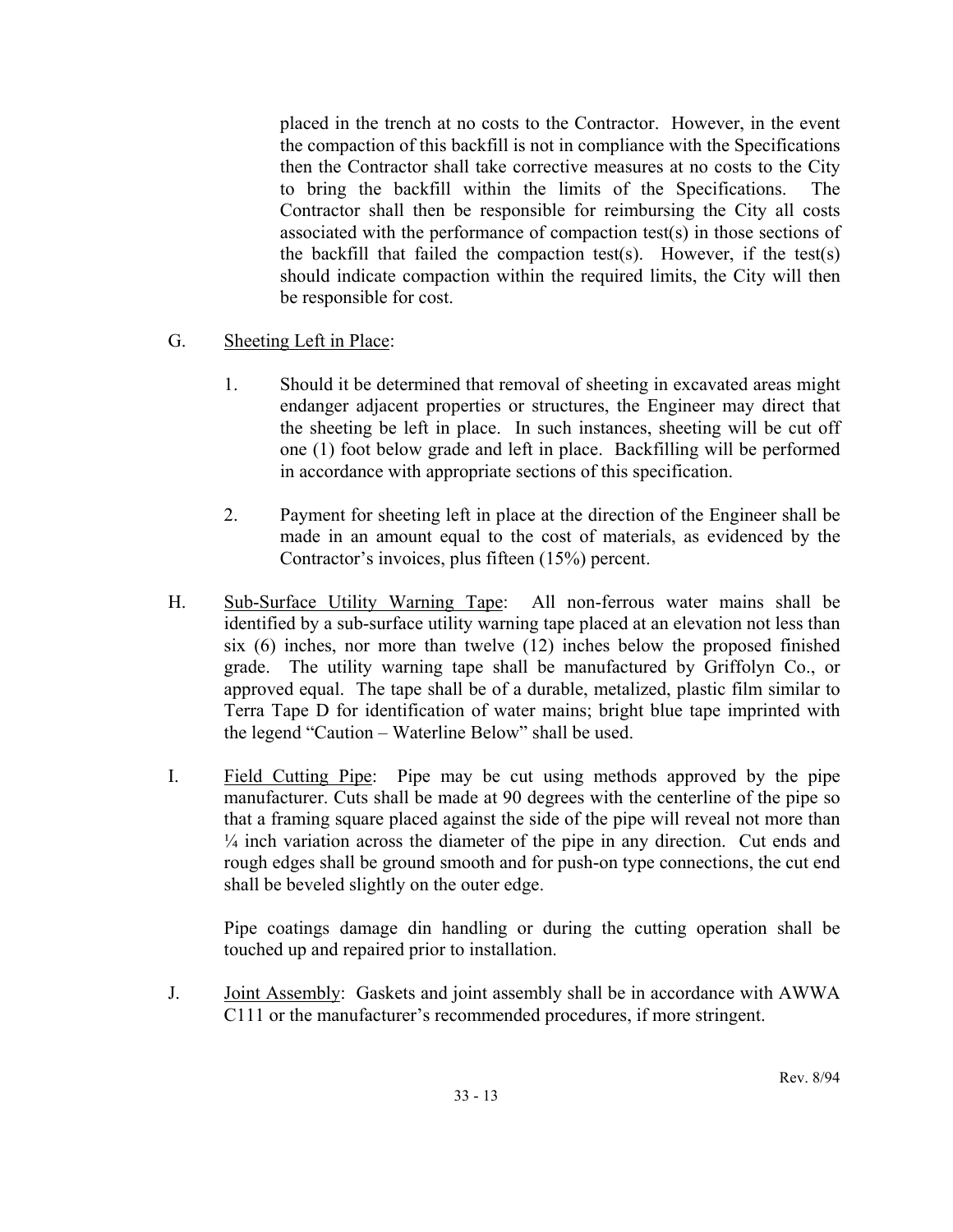Both the gasket and plain end of the pipe shall be thoroughly cleaned to remove all loose rust and foreign material. Just prior to assembly, both the gasket and the plain end shall be brushed with soapy water or approved pipe lubricant.

1. Joint Deflection at any single joint shall not exceed 80 percent of the manufacturer's allowable deflection for the type of joint to be used.

 When joint deflections are required the pipe shall be inserted straight into the bell and the pipe deflected after complete insertion.

2. Mechanical Joint – T bolts (or tie bolts) shall be alternately and uniformly tightened to insure that the gland compresses the gasket evenly around its perimeter.

Nuts shall be gradually tightened to the torque ranges as follows:

| Pipe Size   | <b>Bolt Diameter</b> | Range of Torque        |
|-------------|----------------------|------------------------|
|             |                      | (f <sup>t</sup> , lb.) |
| $4" - 24"$  | $\frac{3}{4}$        | $75 - 90$              |
| $30" - 36"$ | 1"                   | $100 - 120$            |
| $42" - 48"$ | $1\frac{1}{4}$       | $120 - 150$            |

Bolts of stainless steel or other corrosion control steel alloys shall be used when specifically called for on the plans or stated herein.

#### K. Joint Restraint:

1. Concrete Buttresses and concrete anchors shall be placed where indicated on the plans or as required herein. Concrete buttress and anchors shall be carefully formed as required to prevent the joint gland or fasteners from being embedded in concrete and therefore accessible for future repairs. Alternate forming requirements must be approved by the Engineer prior to installation.

 Concrete shall be ready-mixed concrete conforming to ASTM Specification C-94. All concrete shall be Class A-3 and shall develop a compressive strength of 3000 psi at twenty-eight (28) days. The slump range for the concrete shall be three (3) inches to four (4) inches. Concrete admixtures as per Division 36 of these Specifications may be used to provide workability.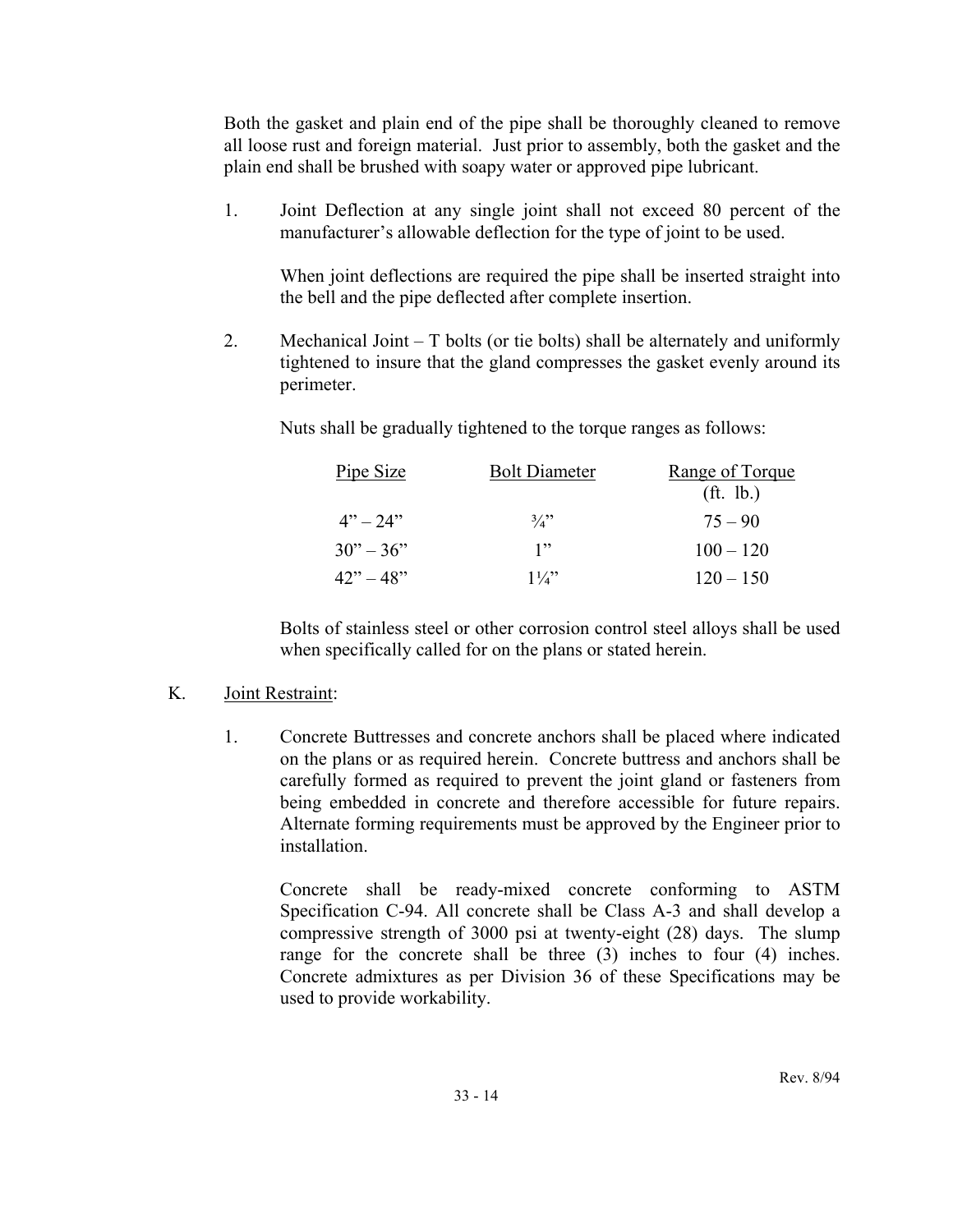Concrete shall be conveyed from the mixer to the place of final deposit by methods which will prevent separation or loss of materials. Adequate equipment shall be provided for heating the concrete materials and protecting the concrete during freezing or near freezing weather as per Division 36.

2. Restraining Rods shall be installed as shown on the plans or as directed by the Engineer. Tie-bolts, threaded rods, couplings, nuts, washers and clamps used for rodding shall be manufactured expressly for use in restraining underground pipelines and shall be installed as recommended.

 ALL RODS AND FASTENERS SHALL BE COATED WITH TWO COATS OF BITUMINOUS PAINT BEFORE BACK-FILLING THE TRENCH. As a minimum, the rods shall have a minimum yield strength of 36,000 psi.

3. Retainer Glands shall be installed where indicated on the plans or as directed by the Engineer, either as the primary method of restraint or as a supplement to concrete blocking, or other methods.

 Retainer glands shall be carefully installed to properly compress the gasket. Peripheral set bolts shall then be tightened gradually to the manufacturer's recommended torque, and in a manner that the circumferential alignment of the joint will not be altered.

4. Temporary Blocking may be of heavy timber, steel, or other materials and shall be of sufficient strength and securely braced or supported so as to prevent any movement of the pipe or fittings. Poured in place concrete shall not be used.

 The Contractor shall be solely responsible for the adequate restraint of pipe and fittings during pressure testing or during any other procedure requiring that the pipeline be pressurized prior to final acceptance by the City.

L. Installing Valves: Valves shall be installed at the locations shown on the plans or as otherwise directed by the Engineer.

Valves will be set with the operating stem truly plumb. The top of the operating nut shall be not more than 4 feet below the top rim of the valve box when said box is properly installed to finished grade. Valve stem extension devices shall not be used. Valves shall be supported by a gravel bed and shall not be supported by the pipeline.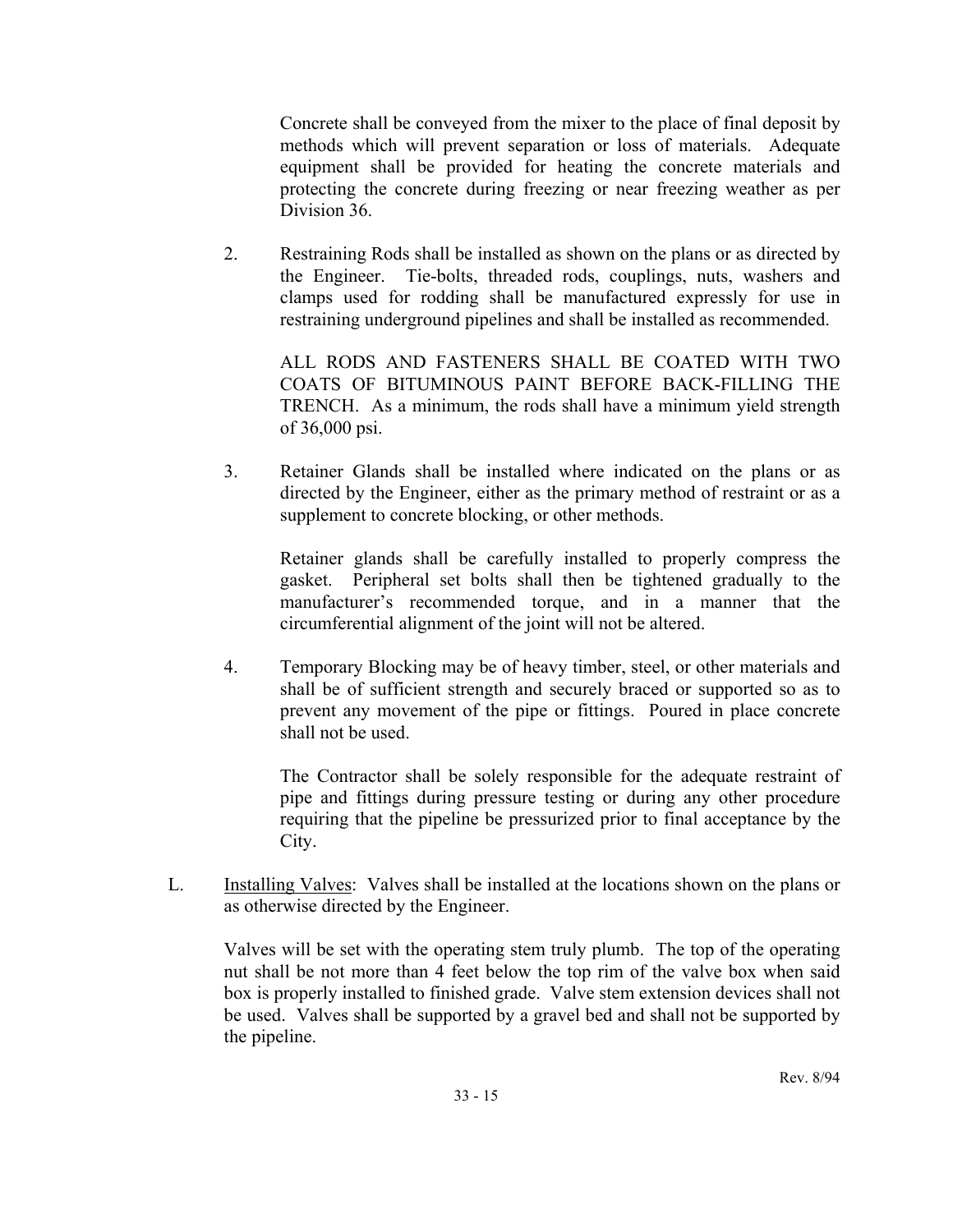M. Installing Fire Hydrants: Hydrants shall be installed at the locations shown on the plans or as otherwise directed by the Engineer.

Hydrants shall be set with their vertical axis truly plumb, and in accordance with Standard Drawings in Public Facilities Manual, Volume II, as applicable. The hydrant branch valve shall be set in accordance with Paragraph L above.

Generally, in those cases where a parallel ditch exists between the pavement or shoulder and the proposed hydrant, and the depth of that ditch is greater than 18 inches (edge of shoulder to flow line of ditch), a pipe culvert, or an extension of an existing culvert, will be required. When shown on the plans, the culvert pipe of the type, diameter and length indicated, shall be installed. For payment purposes the culvert installation and backfill will be considered a part of the complete hydrant installation.

Special close-coupled or offset hydrant branch installations will be detailed on the plans. In the event that an obstruction is discovered during excavation, which requires that the standard or detailed hydrant branch be modified, the Contractor shall submit a workable design for approval by the Engineer.

Newly installed fire hydrants not yet in service shall be covered with a bag or sheet material, securely tied in place; indicating to fire fighters that hydrant is not usable. Cover shall be removed as the line is activated.

## N. Appurtenances:

- 1. Blow-off: All dead-end lines shall be equipped with a permanent blowoff. A two-inch blow-off shall be provided on all lines and shall be installed as shown on Figure BOV-1, of Public Facilities Manual, Volume II.
- 2. Air relief assemblies required on the plans or installed by the Contractor, with the approval of the Inspector, to facilitate air removal shall be installed in accordance with Standard Drawing S-3.
- O. Polyethylene Encasement: Encasement of the pipeline shall be installed as shown on the plans or as directed. In the event that corrosive soils (as defined by Appendix "A" of the ANSI/AWWA C105/A21.5) are encountered during excavation, the Engineer may direct that all, or a portion, of the pipeline be encased, whether or not encasement was indicated on the plans.
- P. Pressure Tests: All newly laid pipe shall be subjected to a hydrostatic pressure of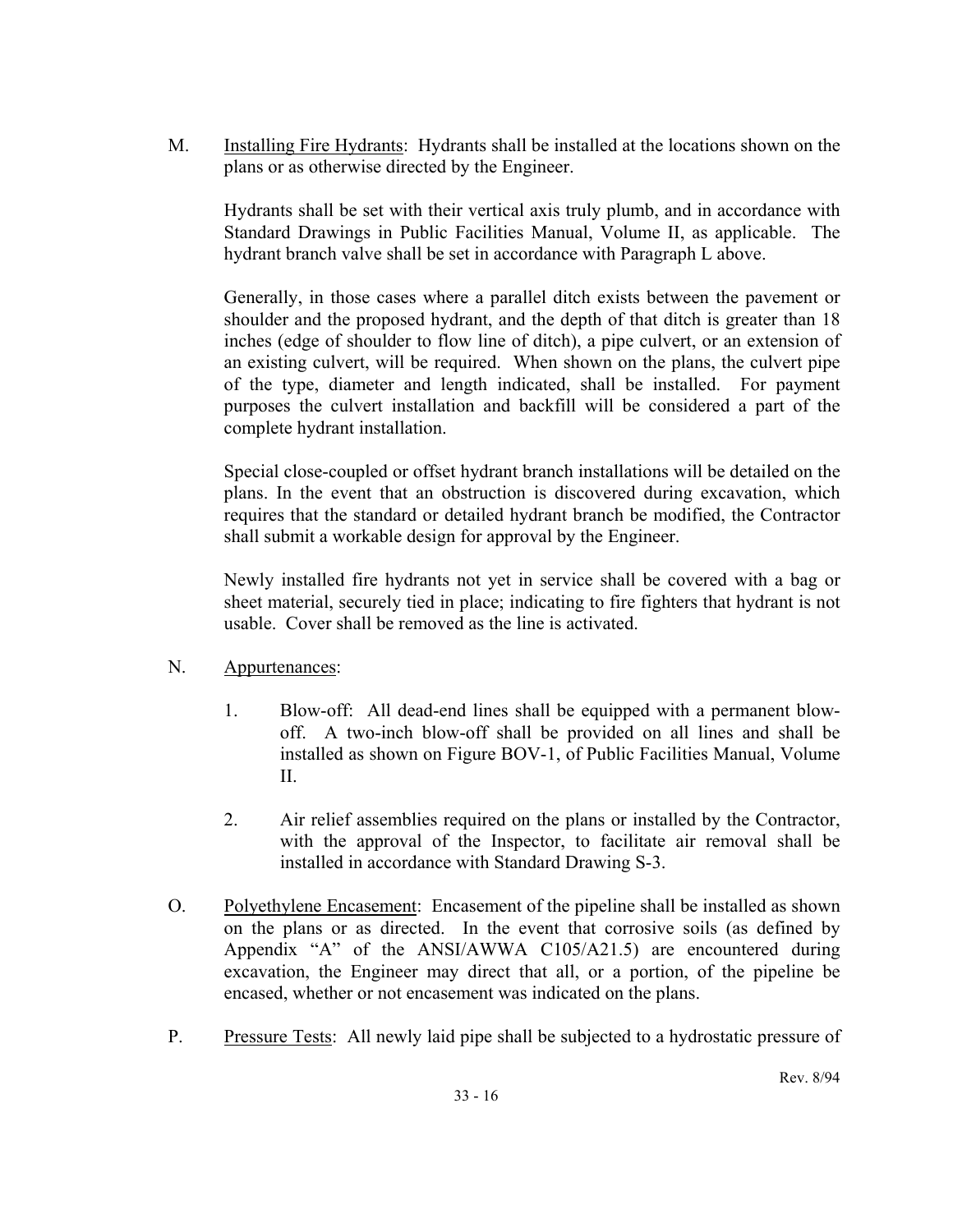1.5 times the expected working pressure, or 125 psig, whichever is greater, measured from the high point in the line. Tests for leakage shall be conducted concurrently with the pressure test. Pressure tests shall be of at least a two (2) hour duration, shall be in accordance with AWWA C600, except as modified herein; and must be witnessed by authorized personnel of the City.

- 1. Gauges and Equipment The Contractor shall furnish all pumps, fittings and gauges as necessary to fill the line with potable water, dispel air from the system, and pressurize the pipeline for the tests. The Engineer reserves the right to test gauges on a dead weight tester to determine their accuracy. The Contractor shall provide and install an approved backflow preventer in the water supply line, between the newly laid pipeline and the existing distribution system.
- 2. Water for pressure tests will be charged to the Contractor. The charge will be calculated using current rates for water consumption.
- 3. Pressure tests shall not be conducted against closed valves other than blow-off valves and hydrant foot valves.
- 4. Evaluation of Pressure and Leakage Tests After the specified pressure is attained and stabilized, any pressure drop during the duration of the test will be considered as test failure.

 If the pressure is higher than required at the start of the test, it will be the base pressure for determining compliance.

 Any leakage, either visually evident, or evident due to pressure drop during the test, shall be considered test failure. The Contractor shall repair and correct any and all leaks in order to achieve a successful pressure test.

- Q. Disinfection of Water Mains:
	- 1. Flushing All mains shall be thoroughly flushed with a full pipe diameter discharge, using potable water prior to the introduction of disinfecting agents. Velocity in the main during flushing shall attain a velocity of 2.5 feet per second for a period sufficient to remove sediment and discolored water from the main. All valves and hydrants shall be operated and flushed.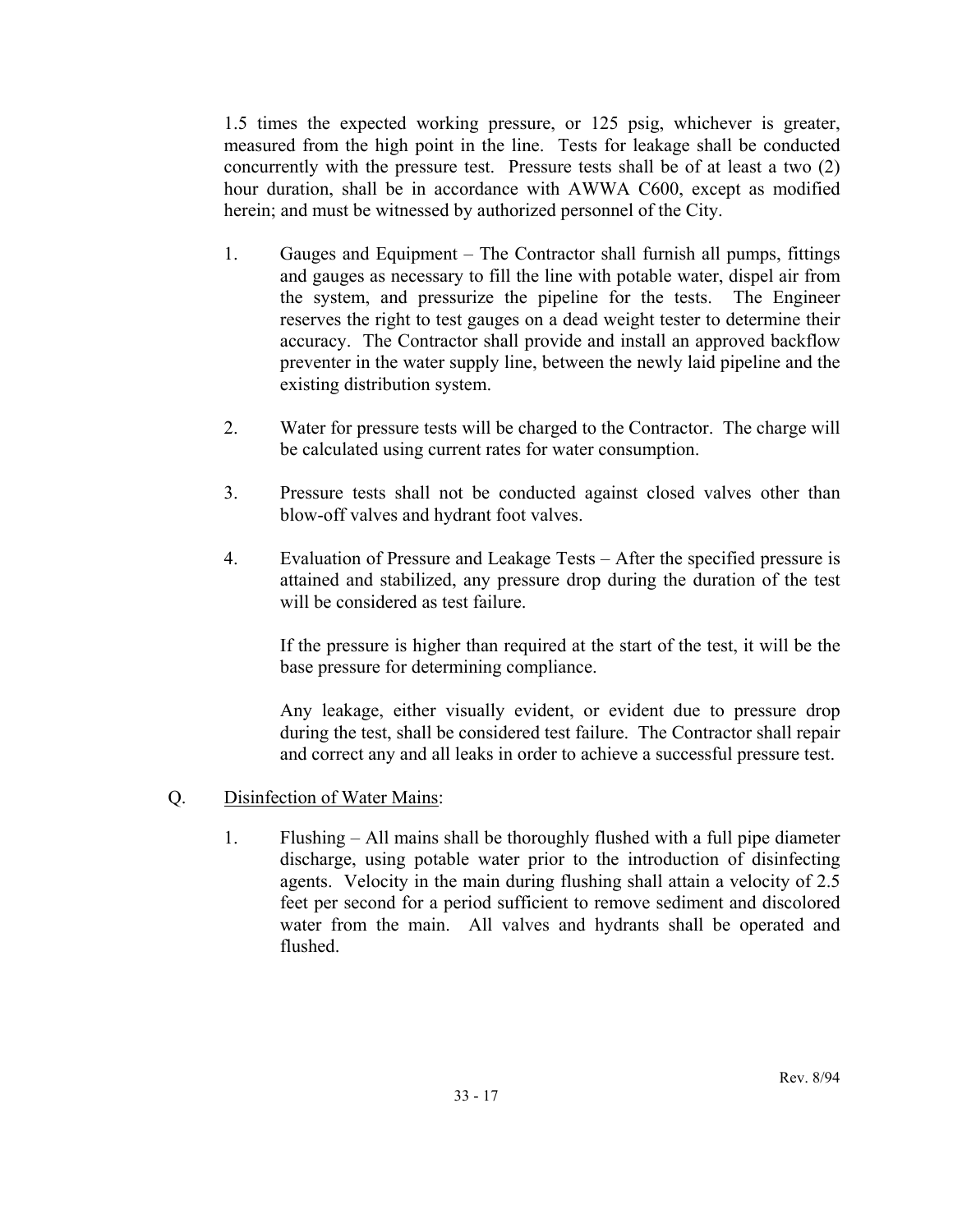Flushing shall progress in a logic sequence (approved by the Engineer) from the source of water to the end of the installation, without flushing dirty water through portions that have already been flushed. Water for the initial flushing and flushing after chlorination will be furnished by the Owner, with charges rendered as noted above. It is the Contractor's responsibility to provide adequate drainage for the discharge without causing a public nuisance.

2. Chlorination of the main and appurtenances, and favorable bacteriological analysis received from samples collected therefrom, shall be completed before any newly laid pipeline is connected to the potable water distribution system.

 All work shall be in accordance with AWWA C651, and as specified herein. The Contractor shall provide all equipment and materials for disinfection and testing for chlorine residual. Chlorine residual testing shall be done by either the DPD or Amperometric Titration methods.

3. Chlorination shall be by the continuous feed method.

 Potable water shall be introduced into the pipeline at a constant flow rate. An approved double-gate – double-check valve backflow preventer shall be installed in the source line to protect the existing distribution system. Chlorine shall be added at a constant rate (using equipment specifically designed for the purpose), proportional to the water flow, so that the *free* chlorine concentration in the water main is at least 25 mg/1. Additional chlorine may be required depending on-site specific conditions.

 The chlorinated water shall remain in the pipeline for at least 24 hours, after which time the residual chlorine content shall be at least 10 mg/1. All valves and appurtenances shall be operated while the heavily chlorinated water remains in the pipeline.

4. After the required retention time the heavily chlorinated water shall be flushed from the main, using potable water. However, the highly chlorinated water shall not be flushed out until the residual is less than 20  $mg/1$ .

 Disposal of the heavily chlorinated water is the responsibility of the Contractor and shall be in such a manner as to cause no adverse environmental effects such as fish kills or erosion and in compliance with all federal, state and local requirements.

5. The Contractor shall provide sampling taps as specified in Section 7.3 of

Rev. 8/94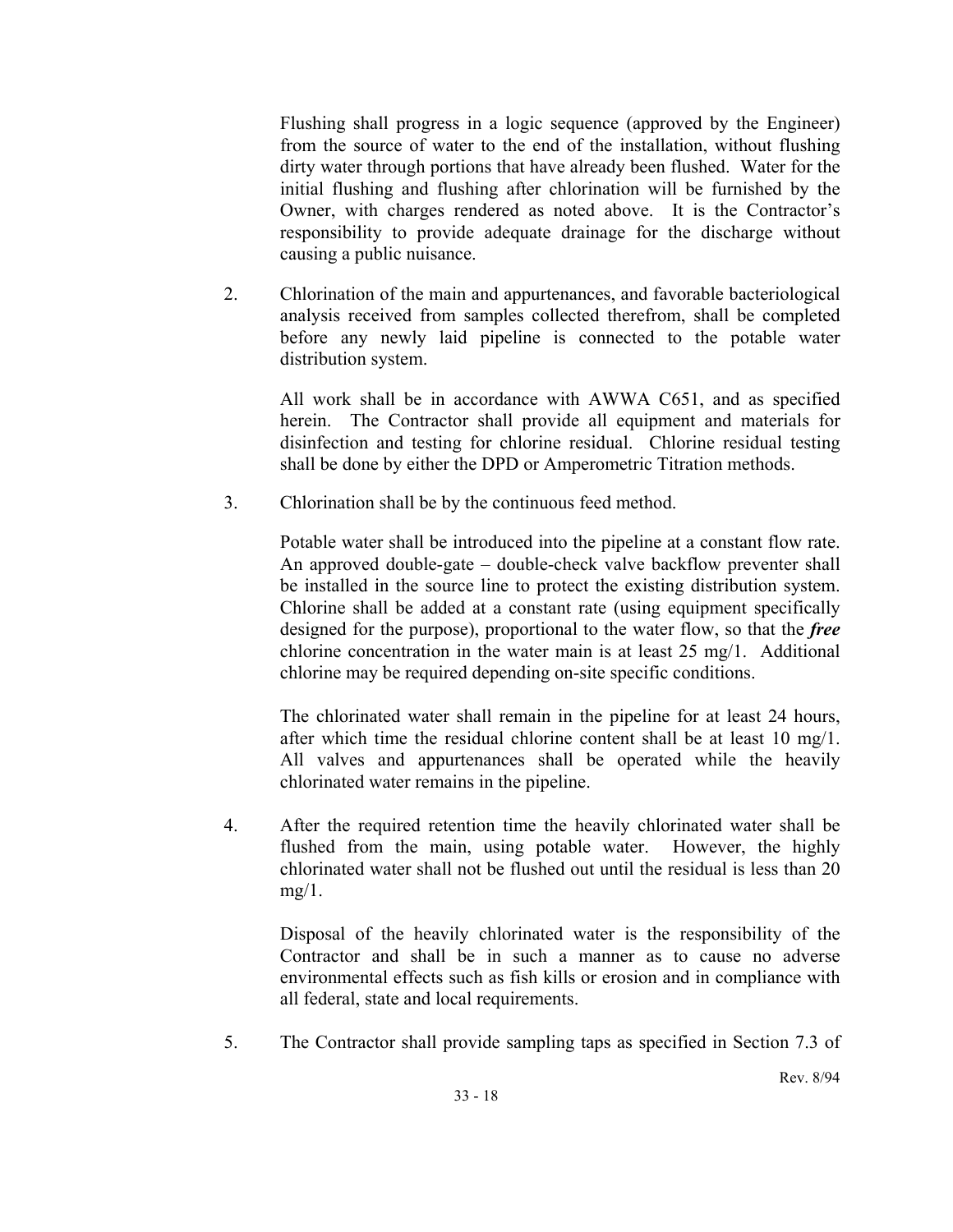AWWA Specification C-651. A minimum of two (2) sampling taps shall be located as directed for any pipe being sterilized less than 1000 feet. For pipe installation greater than 1000 feet the Contractor shall provide one (10 tap for each 1000 feet of, or fraction thereof, plus one (1) tap. In the event the line branches, at least one (1) tap will be made on each branch line.

The standpipes with wheel valves or cut-offs attached to the water mains to facilitate testing shall not be exposed above ground at any time except while collecting samples. They should be enclosed in a box below ground. After completion of the tests, the wheel valve and the standpipe shall be removed. The standpipe shall be removed by cutting off at the corporation tap.

6. A minimum of two samples taken 24 hours apart shall be collected from each section of pipeline and delivered to the Department of Public Utilities, City of Chesapeake, for testing purposes. All samples must successfully pass bacteriological testing prior to placing the pipeline in service. If additional testing is required, the Contractor is responsible for the water main and testing at no cost to the City until the samples pass the above requirements.

 Chlorine residual measurements shall be taken and recorded at the time each sample is collected.

7. If the line is not activated within three weeks of the date of the final sample passed, the line shall be resampled in accordance with Paragraphs 5 and 6 above. If any sample fails, the entire pipeline shall be redisinfected in accordance with this Section.

## R. Tie-Ins to Existing Mains:

- 1. General:
	- a. All materials shall be installed in accordance with the manufacturer's recommendations including, but not limited to, alignment, torque requirements, tolerances, etc.
	- b. All materials shall be thoroughly disinfected before they are installed.
	- c. No tie-in shall be made except in the presence of the Inspector.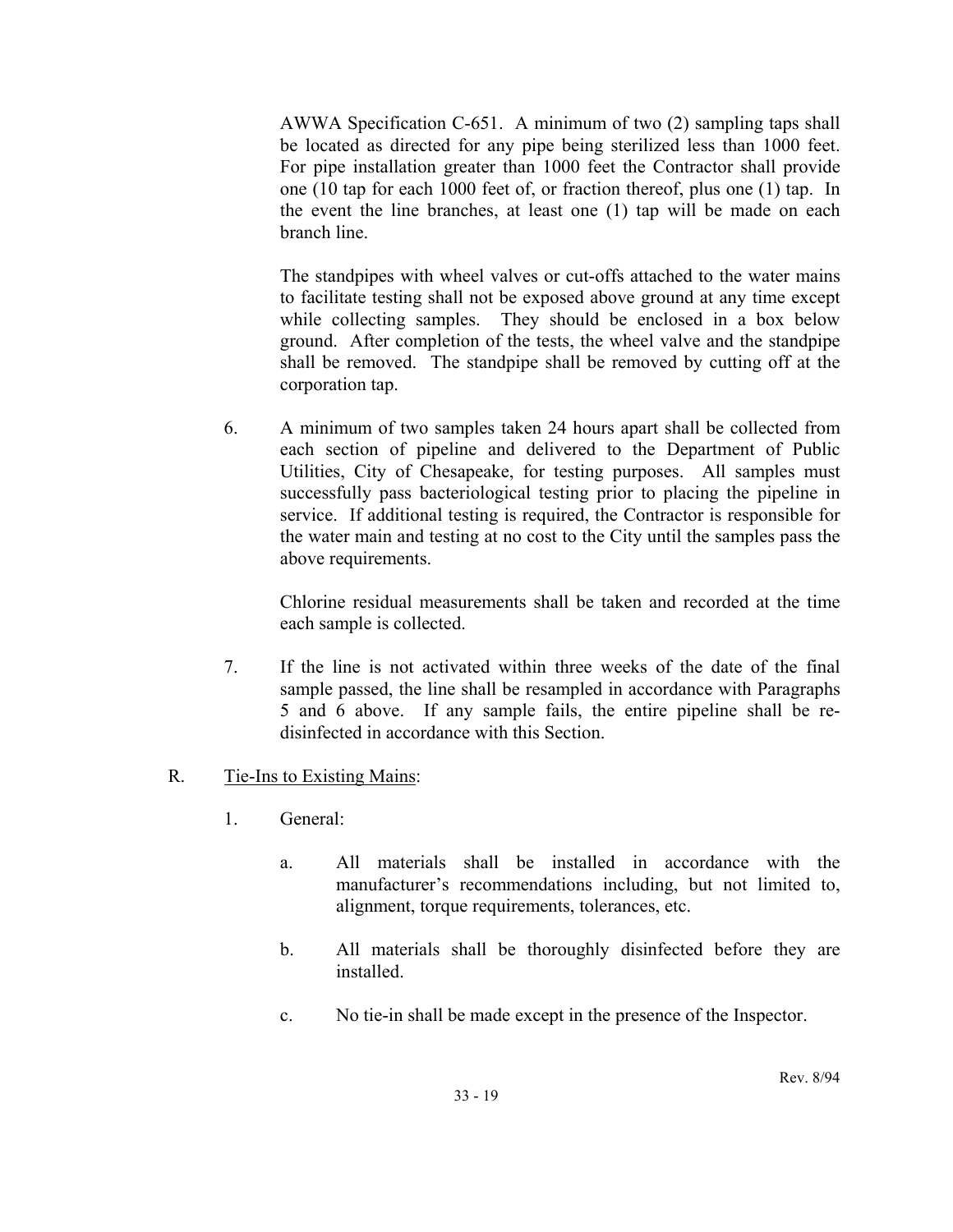- d. Final tie-in shall not be made until the bacteriological samples collected following disinfection of the new main have indicated no contamination.
- e. Disinfection shall be performed in accordance with Sections 9 and 10 of AWWA C-651 as applicable.
- 2. Tapping Existing Mains Under Pressure:
	- a. General; Tapping sleeves and valves shall be utilized for connecting to existing mains when shown on the plans, or when in the opinion of the Engineer, the use of other methods would require interruption of water service to an extent considered undesirable.
	- b. Sleeve to Joint Distance: The center line of a tapping sleeve and valve assembly shall be located a minimum distance from an existing pipe joint as follows:

| Size of Tapping Sleeve                                       | Min. Distance Centerline<br>Of Sleeve to "Home Line"<br>Of Existing Joint |
|--------------------------------------------------------------|---------------------------------------------------------------------------|
| $4^{\prime\prime}$ , $6^{\prime\prime}$ & $8^{\prime\prime}$ | 3 feet                                                                    |
| $10$ ", $12$ " & $16$ "                                      | 5 feet                                                                    |

In cases where the horizontal alignment as shown on the plan would result in a "sleeve to joint" distance less than the minimum stated above, the Engineer may direct the substitution of a MJ x MJ x FL tee connection, using suitable sleeves and nipples.

When, in the opinion of the Engineer, offsets or modifications to new pipeline alignment are required, sub-surface investigations, submittals for modifications, etc., shall be in accordance with the other requirements of this Division.

- c. Outside Diameter of Existing Mains: It shall be the Contractor's responsibility to determine the outside diameter at the location of the proposed tap in order that the tapping sleeve or couplings to be provided can be properly installed.
- d. Pressure Testing: In addition to pressure testing of newly installed pipelines, each tapping sleeve and valve assembly shall be tested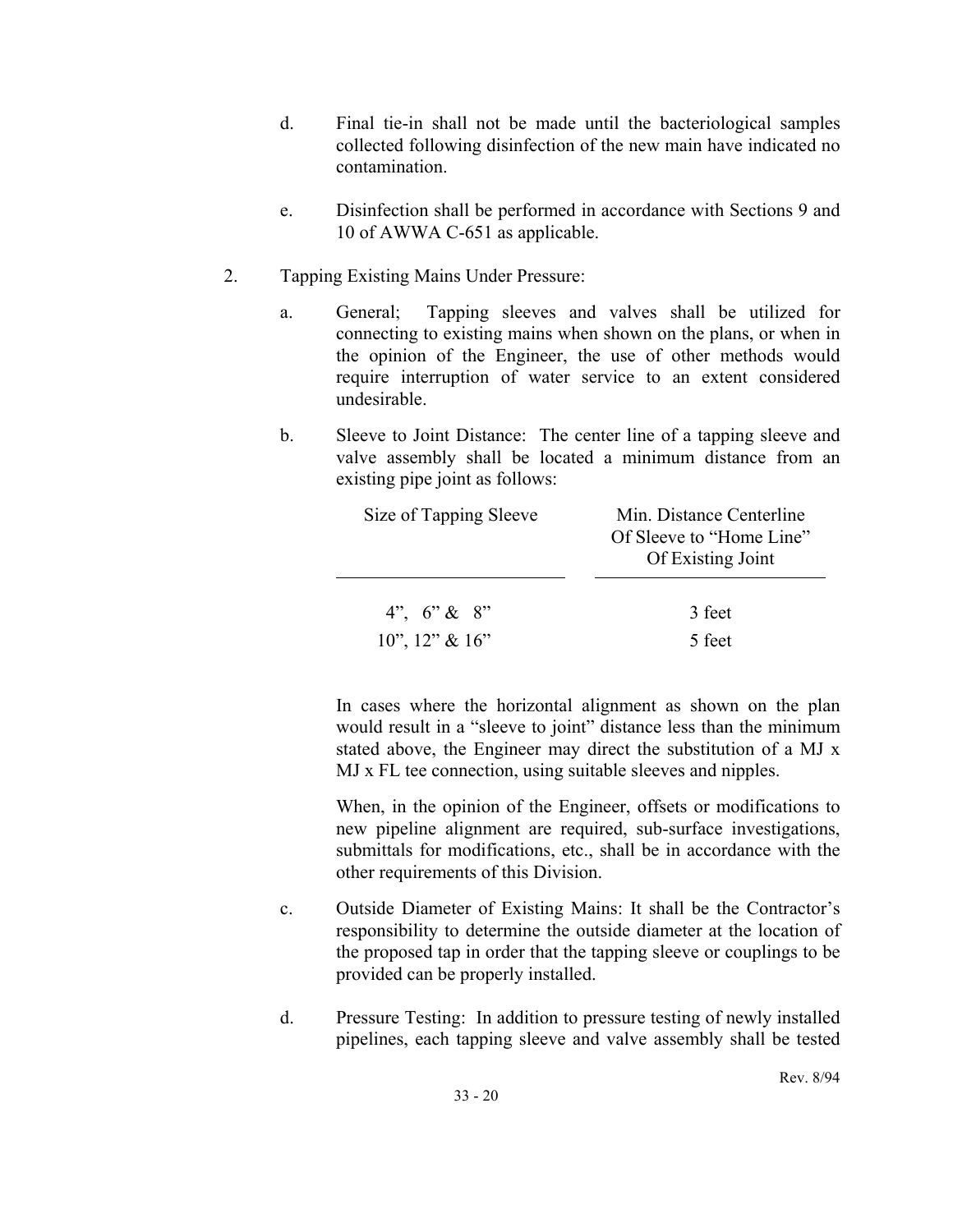prior to making the tap. Water shall be injected into the body of the sleeve, to a pressure of 125 psig, through the test plugs. If test plugs are not provided in the sleeve, a tapped mechanical joint plug shall be assembled to the valve for testing purposes. Pressure shall be maintained for a one-hour period without evidence of leakage. This test must be witnessed by authorized personnel of the City. A satisfactory test shall be completed before beginning the tapping (cutting) operation.

- e. Restraint: All installed tapping sleeves shall be restrained by concrete buttresses. Concrete dimensions for a tapping sleeve and valve shall be as tabulated for a tee fitting with like nominal diameters of run and branch. Fasteners and glands shall be coated with a bituminous coating or shielded with polyethylene film to prevent a bond between the concrete and the sleeve components.
- f. Tapping: Upon completion of the tap the Contractor shall save the coupon to show the Inspector.
- 3. Sleeve-In of Straight Pipes:
	- a. Sleeve-in connections shall be used whenever possible to reduce head loss in the system.
	- b. Materials used for the sleeve shall conform to the requirements of this Division of this Specification.
- 4. Upon completion of the tie-in, it shall be flushed to remove the highly chlorinated water. One sample for bacteriological examination shall be collected from the point of discharge of the flushing water. The requirements of Division 33.03-Q shall apply except as modified above.

## S. Shut-Down for Main Adjustment or Tie-Ins:

 Main adjustment work shall be permitted only between eleven (11) p.m. and five (5) a.m. from Tuesday through Thursday. Contractor must coordinate this work with the Departments of Public Works, Public Utilities and Fire Department, and provide forty-eight (48) hours notice prior to doing any such work. Contractor must notify the affected customers at least twenty-four (24) hours before the shutdown of the water system. All fittings and pipe work necessary to complete the adjustment must be assembled and finished above ground prior to the shutdown of the water system, unless otherwise approved by Public Utilities.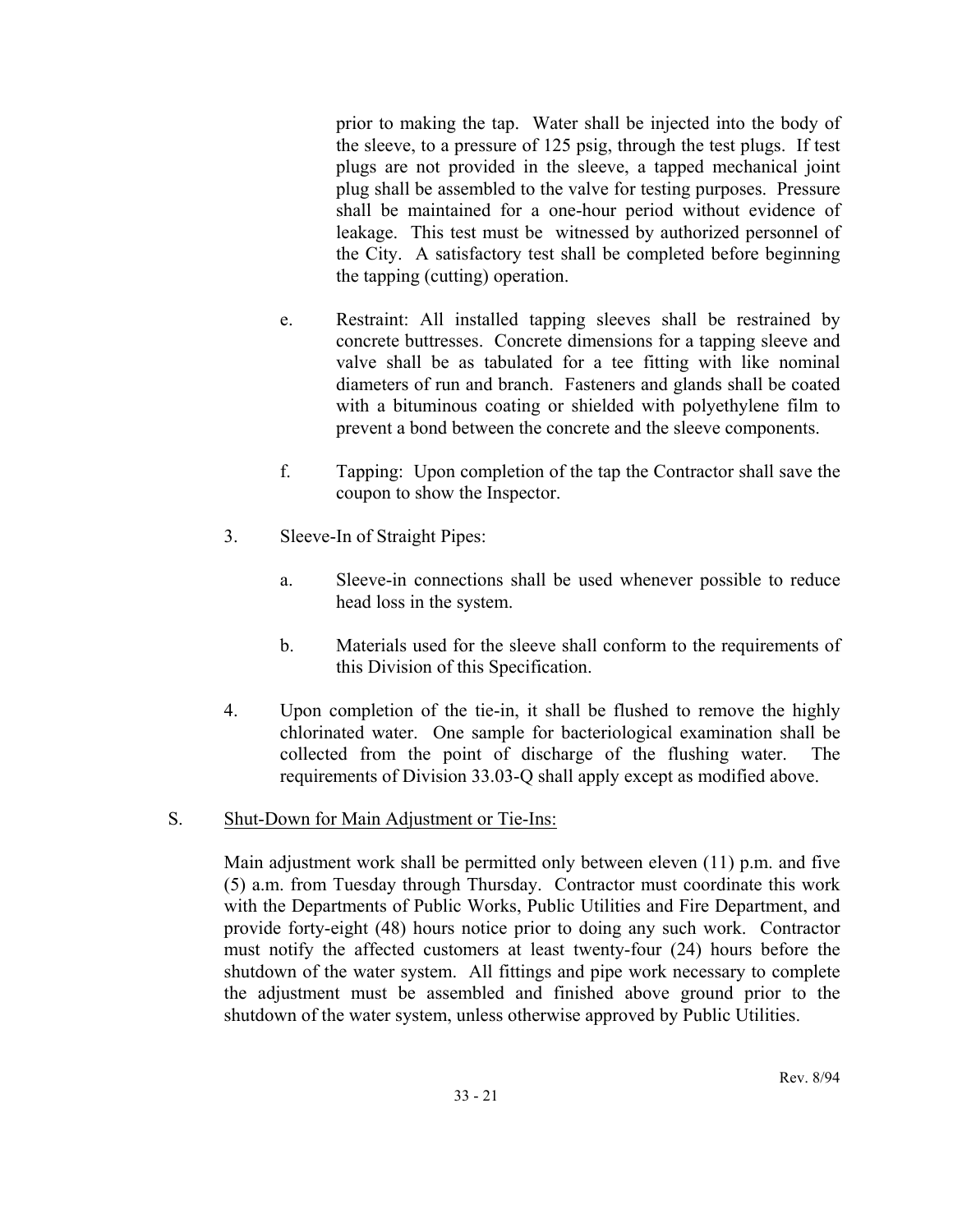### T. Abandonment of Existing Pipe in Place:

 In the event that an existing pipe is abandoned as the result of the installation of new pipe, the ends of the abandoned pipe shall be capped or plugged. All valve boxes shall be removed from the abandoned line and the valves buried with the nuts removed. All hydrants shall be removed from the abandoned line.

## U. Material Salvage:

The disposal of all materials abandoned as a result of this work is the Contractor's responsibility; however, the Department of Public Utilities retains salvage rights to the following items: water meters, meter boxes and lids, valve boxes and lids, fire hydrants and valve boxes. These items shall be delivered, at the Contractor's expense, to:

> Department of Public Utilities Water and Wastewater division 906 Executive Boulevard Chesapeake, VA 23320

## **33.04 WATER SERVICE LINES:**

- A. Domestic Water Meters 5/8" to 2" Size: These meters are classified as small meters.
	- 1. Water Meters:
		- a. Type: Magnetic drive, sealed registers, straight reading conforming to AWWA Standard C-700 (latest revision). Meter may be nutating or oscillating type piston or disc. All meters will be frost proof type. Meters will be of standard laying length according to their sizes.
		- b. Cases: All meters will have a non-corrosive bronze outer case. Register boxes shall be all bronze with lid being plastic or bronze. Cast iron or plastic frost bottom plates shall be used. Bottom plates must be four-bolt type and must be protected against corrosion by inner liner. One and one-half to two  $(1\frac{1}{2} - 2)$  inch meters shall be split-type case with bronze lower and upper shell assemblies.
		- c. Registers: The register must be a hermetically sealed and tamper proof unit. The register shall be straight reading in cubic feet with

Rev. 8/94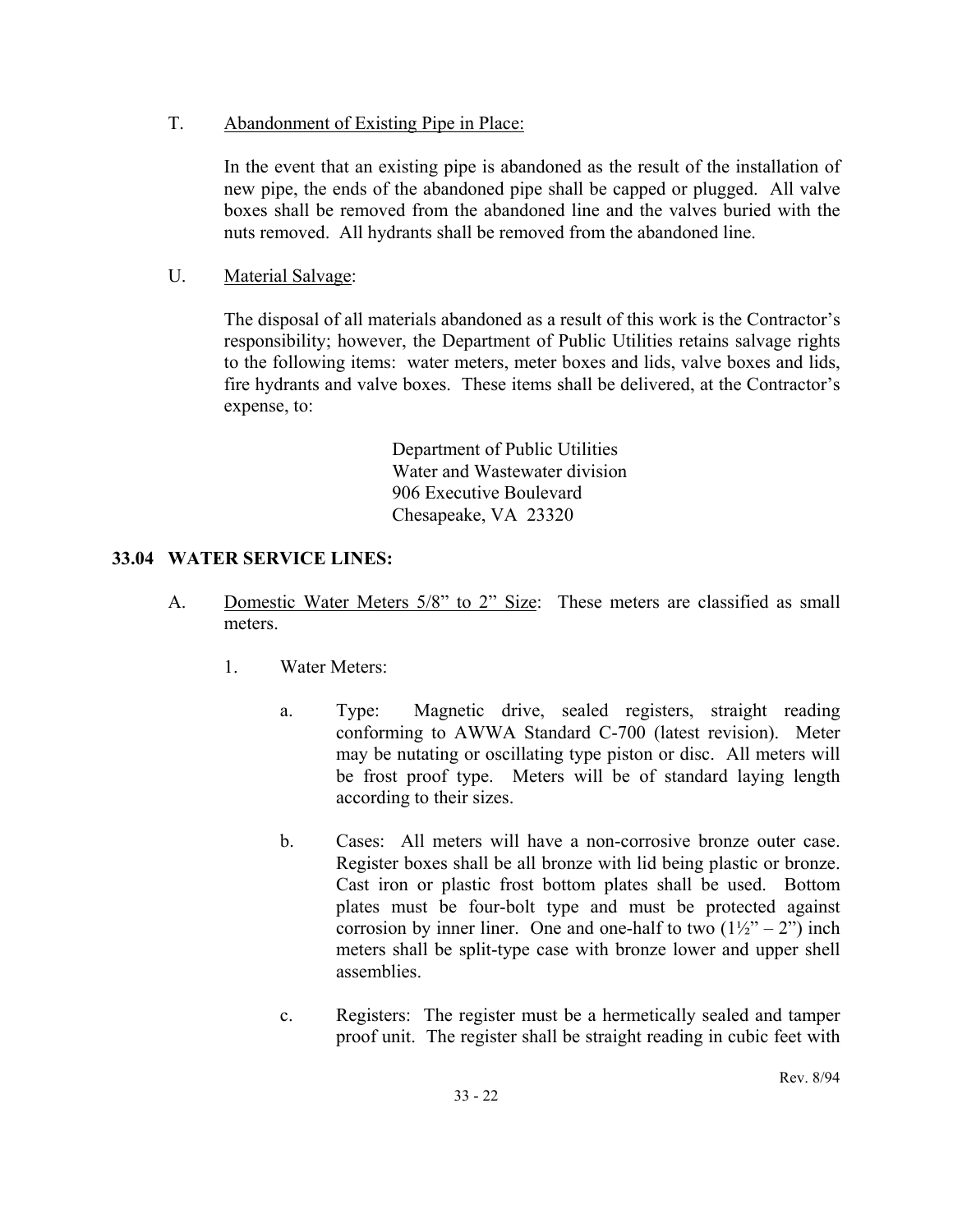test sweep hand. Numeral wheels for units and tens registration to be of different color from other numeral wheels. The register shall be guaranteed against defects and materials and workmanship for twenty-five (25) years from date of shipment.

- d. External Bolts and Washers: All external bolts and washers shall be of corrosive resistant material and be easy to remove from the main case.
- e. Measuring Chambers: The measuring chambers shall be of bronze or a suitable synthetic polymer and shall not be cast as part of the main case.
- f. Serial Numbers: Serial numbers of meters must be imprinted on the case, as well as register box lid.
- g. Companion Flanges: All 1½ and 2 inch meters shall be oval flanged and supplied with companion flanges, gaskets and bolts, unless stated otherwise in purchase request.
- h. Test: Meters must be tested for accuracy of registration in accordance with AWWA C-700 (latest revision) Standards for testing cold water meters. These certificates shall be sent to:

 Water and Wastewater Administrator Department of Public Utilities P.O. Box 15225 Chesapeake, VA 23328

i. Guarantee and Maintenance Program: Quotations will be accepted only from those companies who are actively engaged in manufacture of all parts for their meters in the United States and who have a minimum of three (3) years of satisfactory experience with their meters. The meters shall be guaranteed to meet AWWA New Meter Accuracy Standards for a period of one (1) year after the date of shipment.

> The Manufacturer must provide a meter maintenance plan in writing, which includes the price of repairing meters to meet AWWA New Meter Accuracy Standards after the expiration of the performance guarantee.

> The Manufacturer must submit a program to guarantee meter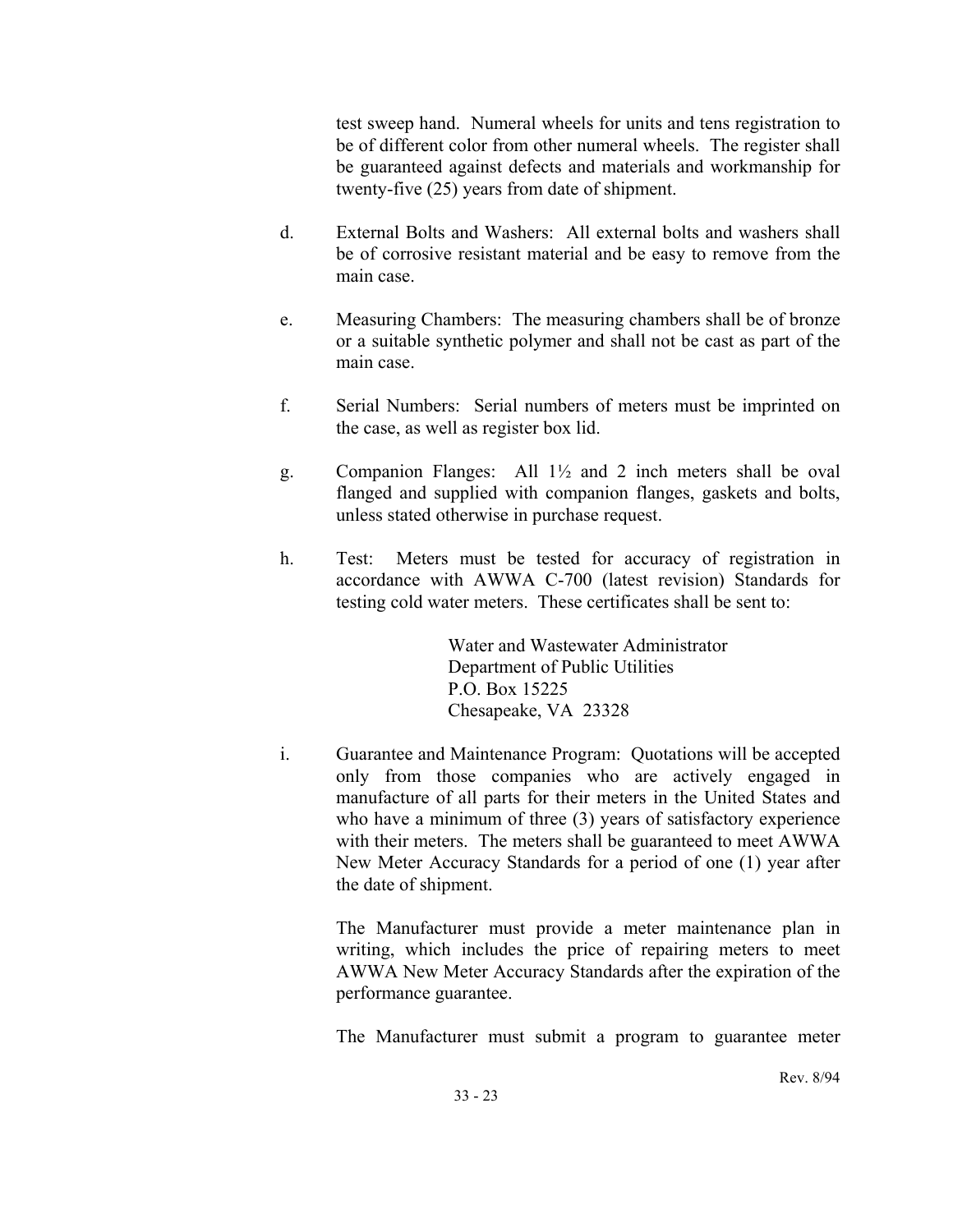performance for fifteen (15) years or 1,000,000 gallons for 5/8 inch meters; 1,500,000 for <sup>3</sup>/<sub>4</sub>-inch meters; 2,000,000 gallons for 1inch meters; and  $100,000,000$  gallons for  $1\frac{1}{2}$ -inch and 2-inch meters, whichever event occurs first.

2. Service Line Sizes:

Service lines shall be sized in accordance with City and State Standards to provide adequate water flow and pressure to the property being served. Minimum service line shall be  $\frac{3}{4}$  inch. For the water meter sizes presently acceptable, the service line sizes shall be as follows:

| Water Meter Size                                               | Service Line Size                     |
|----------------------------------------------------------------|---------------------------------------|
| $5/8$ inch x $5/8$ inch and<br>$5/8$ inch x $\frac{3}{4}$ inch | $\frac{3}{4}$ inch                    |
| $\frac{3}{4}$ inch x $\frac{3}{4}$ inch                        | 1 inch                                |
| 1 inch                                                         | $1\frac{1}{2}$ inch                   |
| $1\frac{1}{2}$ inch                                            | 2 inch                                |
| 2 inch                                                         | 2 inch<br>$($ >15 feet long           |
|                                                                | 3 inch<br>$(16-50 \text{ feet long})$ |

For service lines more than 50 feet long the service line size shall be the next larger standard size.

- 3. Materials:
	- a. Pipe: Appropriate O.D. copper shall be used for service lines. Copper tubing shall conform to ASTM A88, Type "K".
	- b. Corporation Stops: The corporation stops shall conform to the O.D. for copper tubing of the required size service line. Inlet threads shall be AWWA standard inlet threads and conform to AWWA C-800 for high-pressure service. The following Ford pack joint or Mueller compression type fittings to match service line O.D. shall be used.
		- 1) Ford pack joint No. F-1000 for service lines ¾ inch to 2 inch.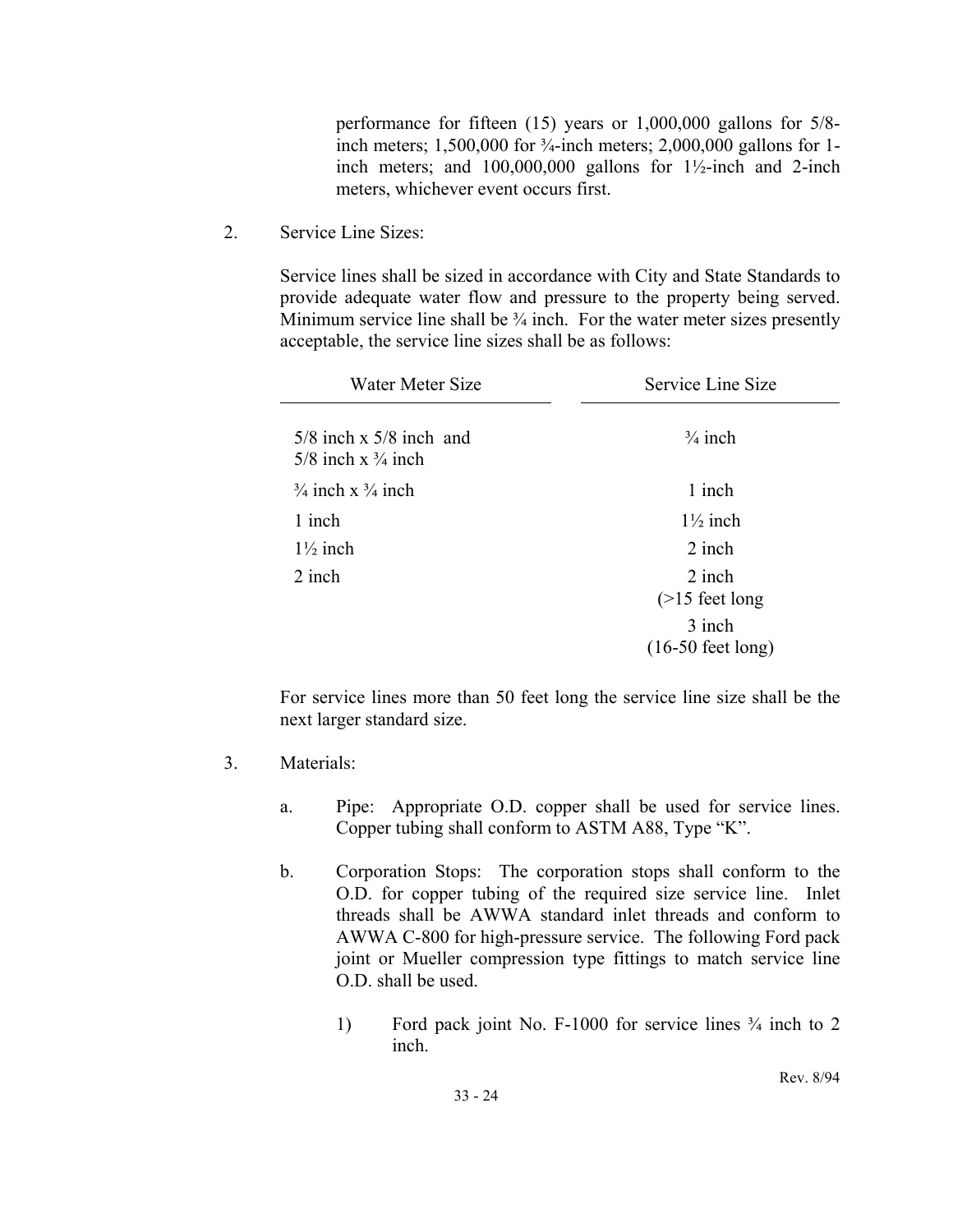- 2) Mueller compression fitting No. H-15008 for service lines  $\frac{3}{4}$  inch to 1 inch; and No. H-15013 for service lines  $1\frac{1}{2}$ inch to 2 inch.
- c. Angle Curb Stops shall conform to AWWA C-800 for highpressure service. The following types shall be used:
	- 1) 5/8" x  $\frac{3}{4}$ " x  $\frac{3}{4}$ " Ford pack joint No. KV43-332 with  $\frac{3}{4}$ " inlet and coupling nut for ¾" meter; or Mueller compression fitting No. H-14253 with ¾" inlet and coupling for ¾" meter.
	- 2)  $5/8$ " x  $\frac{3}{4}$ " x 1" Ford pack joint No. KV43-342 with 1" inlet and coupling for  $\frac{3}{4}$ " meter; or Mueller compression fitting No. H-14253 with 1" inlet and coupling for  $\frac{3}{4}$ " meter.
- d. Angle Flanged Valves shall conform to AWWA C-800 for highpressure service. The following types shall be used:
	- 1)  $1\frac{1}{2}$ " x  $1\frac{1}{2}$ " x  $1\frac{1}{2}$ " Ford No. FV43-66w with pack joint inlet; or Mueller compression No. H-14277 with compression inlet to match O.D. of 1½" tubing.
	- 2)  $2^{\prime\prime}$  x 2" x 1 $\frac{1}{2}$ " and 2" Ford No. FV43-777w with pack joint inlet; or Mueller No. H-14277 with compression inlet to match O.D. of 2" tubing.
- e. Meter Boxes and Vaults:
	- 1) For meter sizes 5/8" to 1" meter boxes shall be Rome Type MBX1.
	- 2) For meter sizes  $1\frac{1}{2}$  and 2" meter vaults shall be  $18$ " x  $18$ " x 36" fabricated with ¼" diamond plate steel in accordance with the typical detail shown in Public Facilities Manual, Volume II.
- f. Double strap service saddles must be used for all PVC mains and on ductile iron mains less than eight (8) inches in diameter for taps  $1\frac{1}{2}$ " or 2".
- g. Additional materials for 1½" and 2" meters: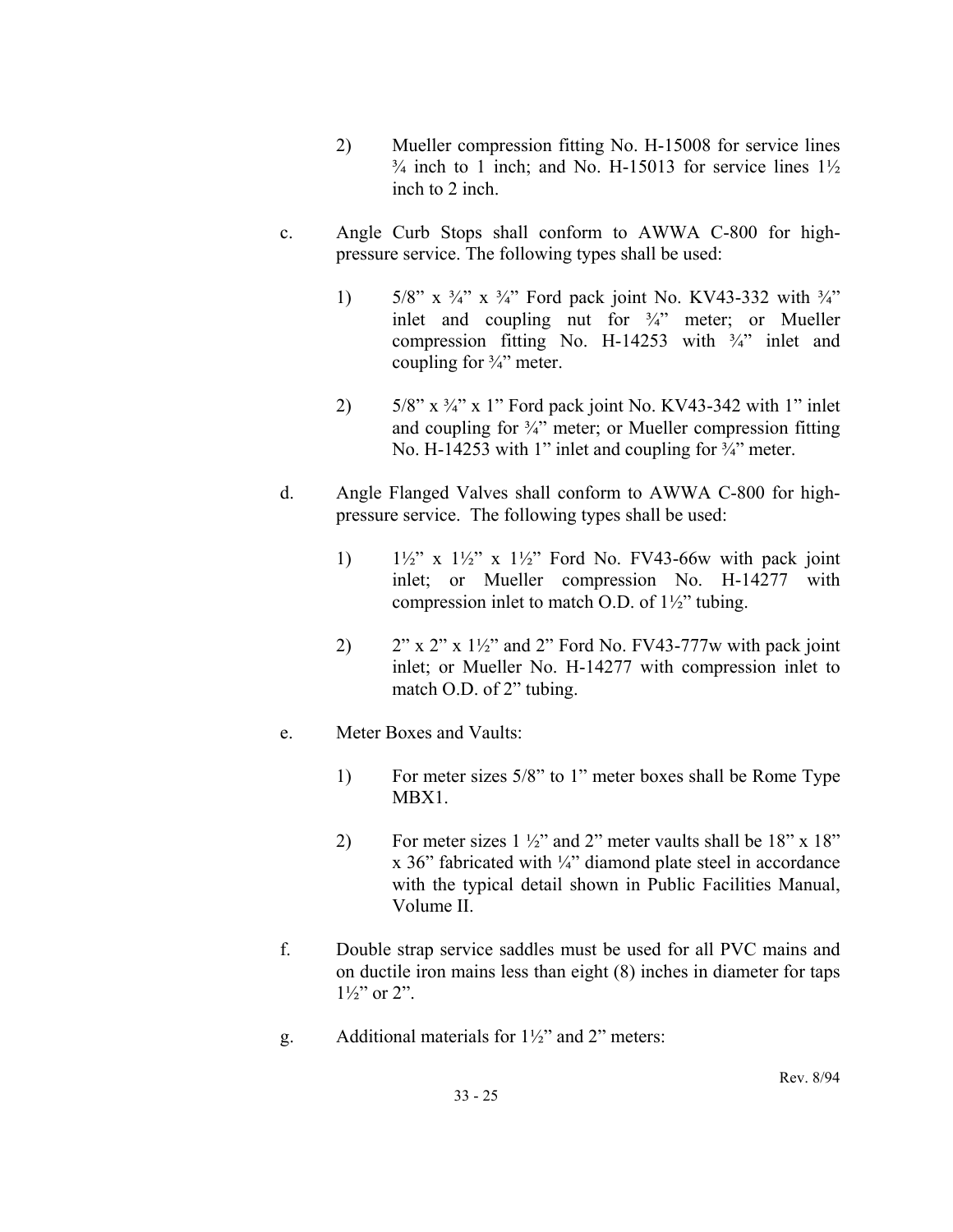- 1) Required size swing check valve shall conform to AWWA C-508 and shall be Nibco No. T-413-Y, or approved equal.
- 2) Required size gate valve shall be bronze T-handle type Nibco No. T-113-T, or approved equal. Wheel valves will not be accepted.
- 3) 2" brass adapters shall be MIP Ford pack joint No. C84-77 or MIP Mueller compression No. H-15429 to match O.D. of the pipe.
- h. For condominiums, townhouses and duplexes  $(5/8" \times 3/4"$  meter with a  $\frac{3}{4}$  service line), where feasible a 1<sup>"</sup> line may be installed and split at the curb, using a  $\frac{3}{4}$ " x 1" Y-branch Ford No. Y44-243,  $\frac{3}{4}$ " x 1", or Mueller No. H-15343  $\frac{3}{4}$ " x 1" O.D. tubing.
- i. Service Saddles shall conform to AWWA C-800 for high pressure service:
	- 1) Ductile iron or PVC shall be equal to the Rockwell 313 Double Strop Saddle. Where corrosion protection is necessary, Style 317 (nylon coated) shall be used.
	- 2) Asbestos Cement shall be equal to the Rockwell 331 Saddle.
- 4. Installation (meter size  $\frac{5}{8}$ " to 2"):
	- a. The installation of meters shall be in accordance with the detail shown in Public Facilities Manual, Volume II.
	- b. Meter boxes or vaults shall be placed at the end of each service line with their tops set at finished grade. For  $1\frac{1}{2}$  to 2" meters, all valves and the meter shall be placed inside of the vault.
	- c. Service lines shall have a minimum of 24" to a maximum of 30" cover from the top of the tubing to finished grade. The top of the angle curb stop/valve shall be set at an elevation 12" below finished grade.
- B. Domestic Meters 3" Size and Larger and Detector Checks: These meters are classified as large meters. Meters and detector checks shall be delivered to Public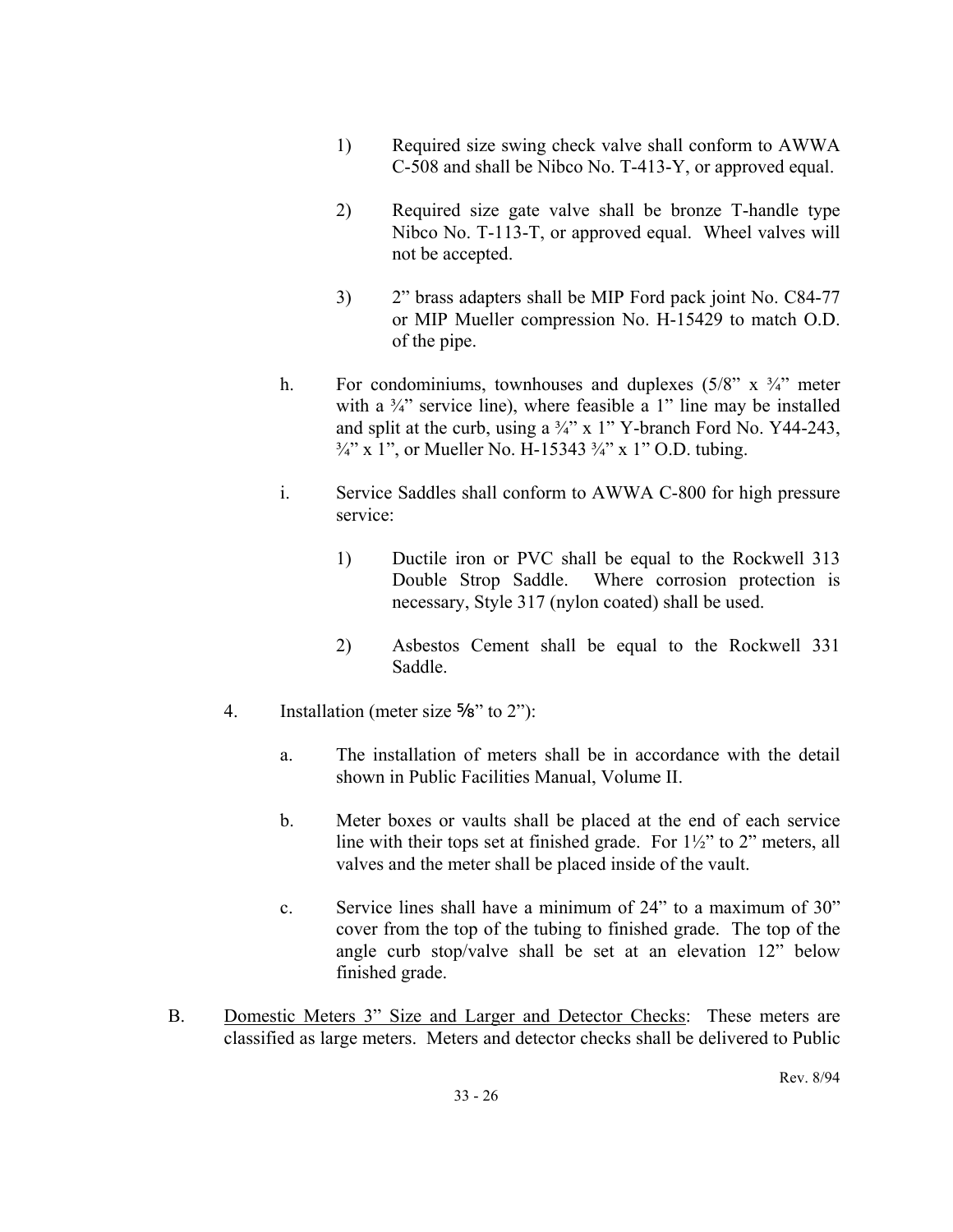Utilities, 906 Executive Drive, for checking and installation by City forces.

- 1. Water Meters 3" and larger:
	- a. Compound, combination or turbine meters manufactured by Hersey or Rockwell shall be used. Contact Public Utilities for a list of specific models approved.
	- b. Meters must read in cubic feet.
	- c. Compound meters with single registers measuring all flows, manufactured by Hersey or Rockwell are acceptable.
- 2. Meter and Service Line Size: Water meter shall be sized in accordance with City and State Standards to provide adequate water flow and pressure to the property to be served. The size of the service feed line shall be one pipe size larger than the meter size. The meter shall be capable of handling the peak domestic flow without exceeding the rated capacity of the meter.
- 3. Materials: All piping, valves and fittings shall conform to City water main Standards.
- 4. Installation:
	- a. Installation of large meters shall be in accordance with the details shown in Public Facilities Manual, Volume II.
	- b. Meter vaults shall be metal or concrete as shown on the plans and shall conform to the details shown in Public Facilities Manual, Volume II.
	- c. Large meters (3" and above) shall have a bypass of same size as the meter (except 3" where the bypass shall be 4").
	- d. All fittings and valves shall be rodded and retained.
	- e. All connections at the water main shall be valved either by a tapping sleeve and valve or a gate valve in accordance with the City water main standards.
	- f. No solvent joints shall be used.
	- Rev. 8/94 g. All fittings shall have a minimum of 30" and a maximum of 48"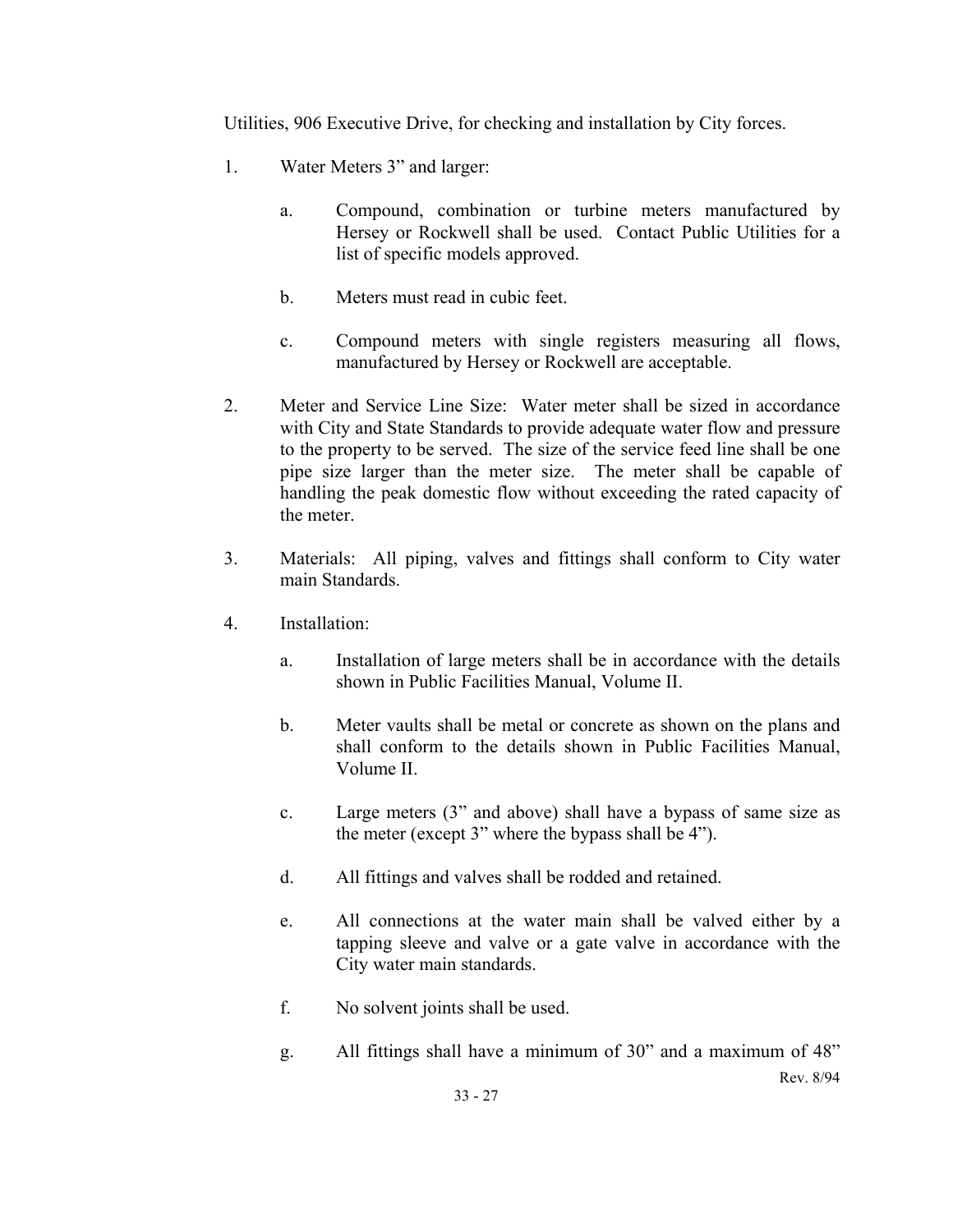cover from the finished grade and the top of the vault.

- h. The Contractor shall notify Public Utilities (382-3411) at least 48 hours prior to the start of large water meter vault installation.
- i. Testing of service pipe and bypass shall be performed in accordance with Paragraphs 33.03 – P and Q.
- C. Closed Fire Service with Detector Check Meters:
	- 1. Water Meters:
		- a. Detector check meter vault manufactured by Hersey, Mueller, or Viking shall be used.
		- b. By-pass meter on the detector check shall be of the appropriate size City standard meter and shall be located at the same elevation as the top of the detector check meter.
	- 2. Meter and Service Line Size: The detector check shall be sized in accordance with City and State Standards to provide adequate flow and pressure to the property to be served. The size of the service feed line shall be one pipe size larger than the meter size.
	- 3. Materials:
		- a. All piping, valves and fittings shall conform to City Water Main **Standards**
		- b. All fittings for the detector check by-pass meter shall be  $\frac{3}{4}$  brass and  $\frac{3}{4}$  gate valve and  $\frac{3}{4}$  check valve as shown in the typical detail in Public Facilities Manual, Volume II.
	- 4. Installation:
		- a. Installation of detector check meter vault shall be in accordance with the details shown in the Public Facilities Manual, Volume II.
		- b. Meter vaults shall be metal or concrete and shall conform to the details shown in the Public Facilities Manual, Volume II.
		- c. All connections at the water main shall be valved either by tapping sleeve and valve or a gate valve in accordance with City Water Main Standards.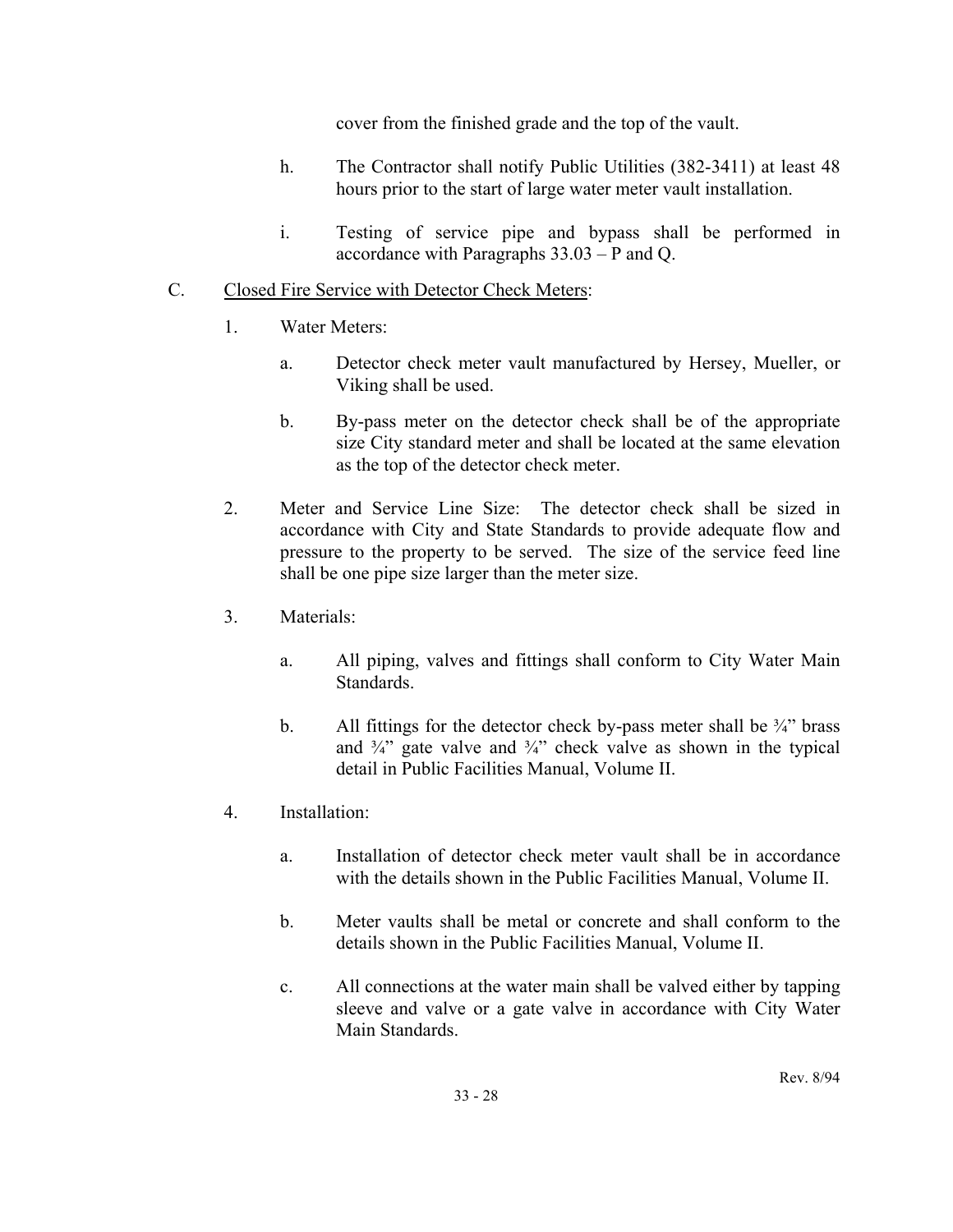- d. No solvent joints shall be used.
- e. All fittings shall have a minimum of 30" and a maximum of 48" cover from the finished grade and the top of the vault.
- f. The Contractor shall notify Public Utilities (382-3411) as least 48 hours prior to the start of the meter installation.
- D. Combination Fire and Domestic Water Meters:
	- 1. Water Meters: MFM-MCT meters measuring in cubic feet manufactured by Hersey or approved equal shall be used.
	- 2. Meter and Service Line Size: The provisions of Paragraph 33.04 B-2 shall apply.
	- 3. Materials: The provisions of Paragraph 33.04 B-3 shall apply.
	- 4. Installation: The provisions of Paragraph 33.04 B-4 shall apply.
- E. Repairs: All water service line repairs shall be made without isolating the water main. No water valves or corporations shall be closed to make repairs without the prior permission of the Water and Sewer Administrator.

## **33.05 MEASUREMENT AND PAYMENT:**

## A. Bid Item Definition:

- 1. The water main pipe shall include furnishing and installing the pipe, appurtenances, thrust restraints, bedding, excavation sheeting and bracing, dewatering, testing, sampling, disinfection tie-ins, placing in service, backfilling, compaction, and final surface grading. Water main pipes that are 2", 4", 6", 8", 10" or 12" shall include fittings while pipe greater than 12" shall not include fittings.
- 2. The water main fittings shall be the furnishing and installation of bends, tees, sleeves, reducers, retainer glands, caps and plugs with the associated appurtenant bolts, standard gland, and thrust blocking.
- 3. The valves shall include furnishing and installing each valve and valve box assembly with the necessary pipe.
- 4. The fire hydrant assembly shall include the hydrant, the restrained joint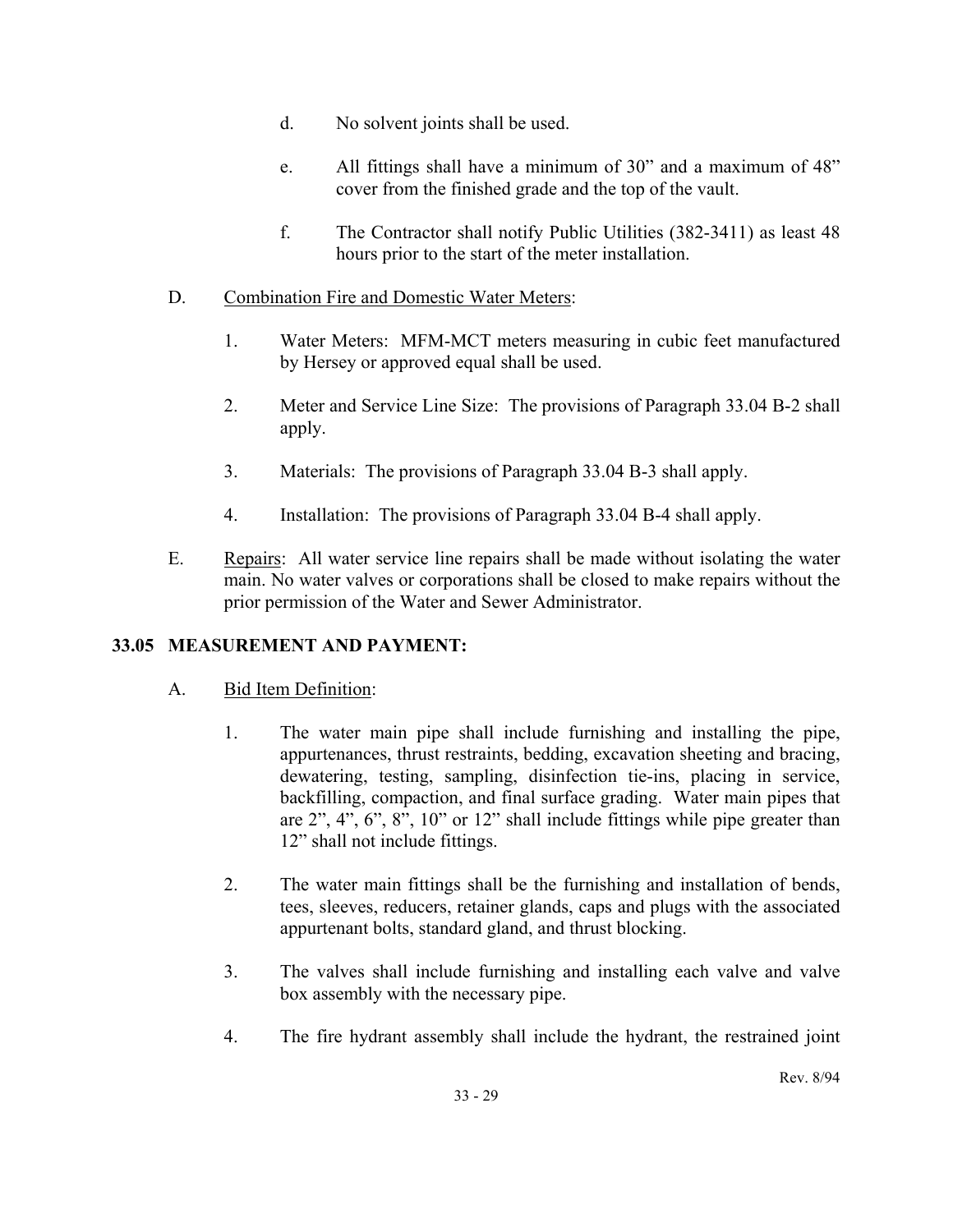between the valve and hydrant, the thrust restraint, and appurtenant items. This fire hydrant assembly shall not include the valve, the pipe from the main to the valve, or the pipe from the valve to the hydrant.

- 5. The tapping sleeve and valve shall include the tapping sleeve, the tapping valve, valve box, and the tapping operation with the necessary appurtenant items.
- 6. The blow-off at the end of water main piping for flushing shall include the tapping of the plug or cap, the blow-off piping, valves and restraints, the access box, and the necessary appurtenant items.
- 7. The air release valve at the high points of the water main piping shall include the tapping of the pipe, the air release piping, the access box, and the necessary appurtenant items.
- 8. The offset assembly shall include all necessary pipes, fittings, thrust restraint and necessary appurtenant items.
- 9. Water service sizes larger than 2" pipe shall be defined, measured, and paid for in the same manner as water mains. See the appropriate provisions pertaining to water main pipes, valves, etc., for further information. Vault for large meter and detector checks shall be paid for separately and will include vault, lid, bedding and necessary appurtenant items.

 For water services 2" pipe or smaller, the cost for water service connection shall include service saddle, corporation stop, service line, curb stop and meter box complete in place. On renewal contracts, the cost shall also include reconnection of the Customer's lines.

- B. Measurement and Payment: The term "complete in place" as it is used here, shall be taken to mean that the item of work shall be furnished and installed in accordance with the specifications complete with all appurtenances necessary for the item to be used for its intended function. Where appropriate, this means that payment for the item includes, but is not necessarily limited to, testing, cleanup, and restoration of all disturbed areas to original condition unless specified otherwise.
	- 1. Water main pipes, which are installed and satisfactorily tested, shall be measured in place (for each size, class, and type material) in the horizontal plane on the pipe centerline. The measurement for 2", 4", 6", 8", 10", and 12" pipe shall include fittings while the measurement for sizes greater than 12" shall exclude fittings. The water main pipe shall be paid for on a linear foot basis.